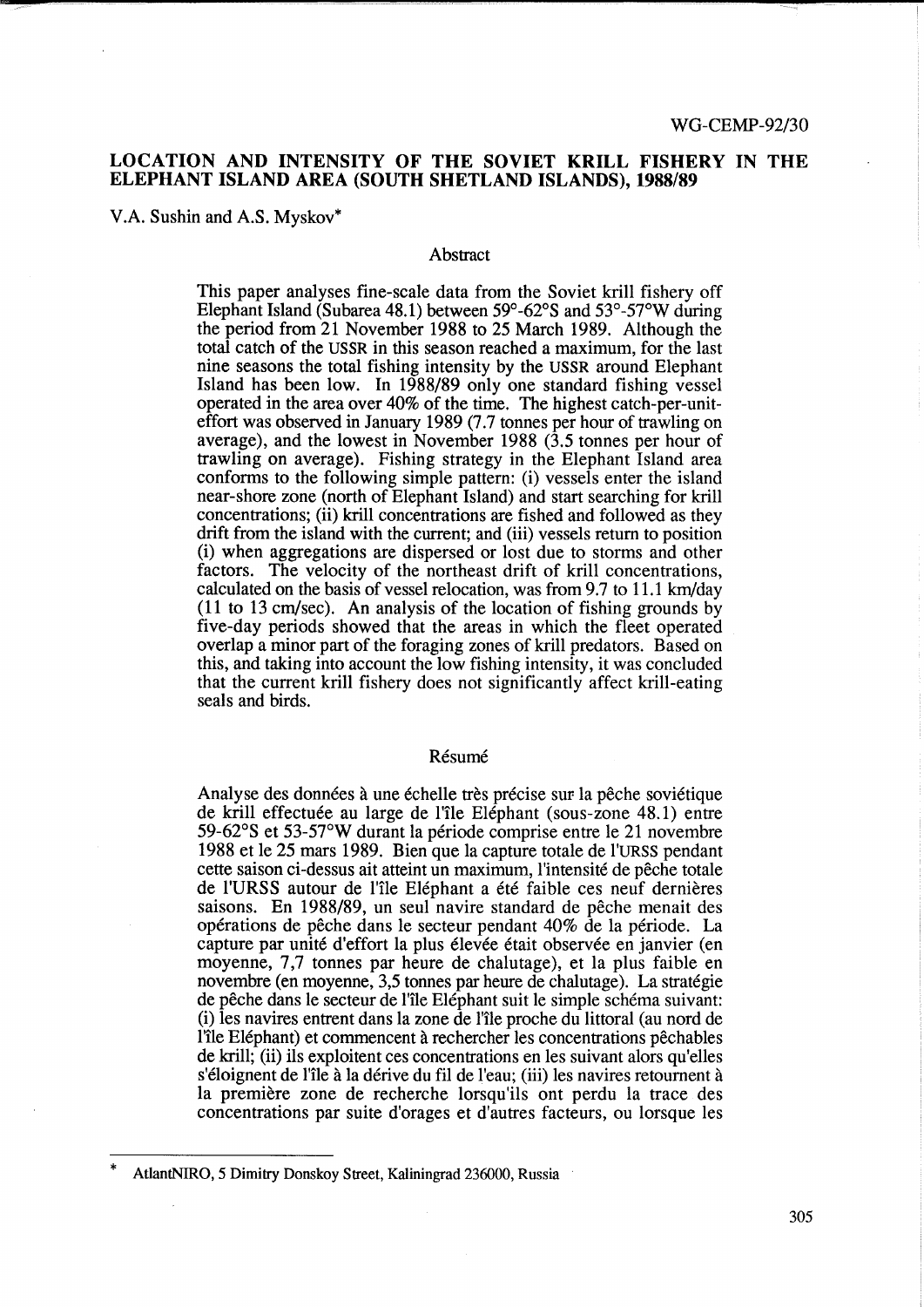concentrations se sont dispersées. La vitesse de la dérive des concentrations de krill vers le nord-est, calculée à partir des déplacements des navires, variait de 9,7 à 11,1 km/jour (de 11 à 13 cm/sec). Une analyse de la répartition des lieux de pêche par période de cinq jours a révélé que les secteurs d'opération de la flotte empiétait sur une partie peu importante des secteurs d'alimentation des prédateurs de krill. A partir de ces résultats, et compte tenu de la faible intensité de la pêche, il a été déduit que la pêcherie actuelle de krill n'affecte pas de manière significative les phoques et les oiseaux qui s'alimentent de krill.

#### Резюме

В настоящей работе анализируются мелкомасштабные данные по советскому промыслу криля около о-ва Элефант (Подрайон 48.1) между 59°-62°ш. и 53°-57°р.д. за период с 21 ноября 1988 г. по 25 марта 1989 г. Несмотря на то, что общий вылов СССР за вышеупомянутый сезон достиг максимума. за последние девять сезонов обшая промысловая интенсивность СССР в районе о-ва Элефант была низкой. В 1988/89 г. лишь одно стандартное промысловое судно работало в этом районе в течение 40% данного периода. Наивысшая величина СЗГУ наблюдалась в январе (7,7 тонны за час траления в среднем), а наименьшая - в ноябре (3,5 тонны за час траления в среднем). Промысловая тактика сводится к следующей простой схеме: (i) суда входят в прибрежную зону (к северу от о-ва Элефант) и начинают разыскивать концентрации криля; (ii) эти концентрации облавливаются по пути их дрейфа от острова; и (iii) суда возвращаются в район первоначального поиска когда концентрации теряются в результате штормов и прочих факторов. Скорость северовосточного дрейфа концентраций криля, вычисленная по перемещению судов. составила 9,7 - 11,1 км/день (11 - 13 см/секунду). Анализ местоположения промысловых участков по пятидневным периодам указал на частичное совпадение незначительной части нагульных ареалов питающихся крилем животных и районов ведения промысла. В связи с этим и приняв во внимание низкую интенсивность промысла, мы пришли к заключению, что промысел криля в настоящее время не оказывает значительного влияния на питающихся крилем тюленей и птиц.

#### Resumen

Este documento analiza los datos de microescala obtenidos durante el período del 21 de noviembre de 1988 al 25 de marzo de 1989 de la pesquería de kril soviética, realizada a la altura de la isla Elefante (Subárea 48.1) entre 59° a 62° Sy 53° a 57° W. Aunque la captura total de la URSS alcanzó un máximo durante esta temporada, la intensidad de pesca total de este país alrededor de la isla Elefante en las últimas nueve temporadas ha sido baja. En 1988/89 sólo un buque pesquero estándar faenó en esta zona durante el 40% de este período. En enero se registró la captura por unidad de esfuerzo más alta (un promedio de 7.7 toneladas por hora de arrastre), y en noviembre la más baja (un promedio de 3.5 toneladas por hora de arrastre). Las tácticas pesqueras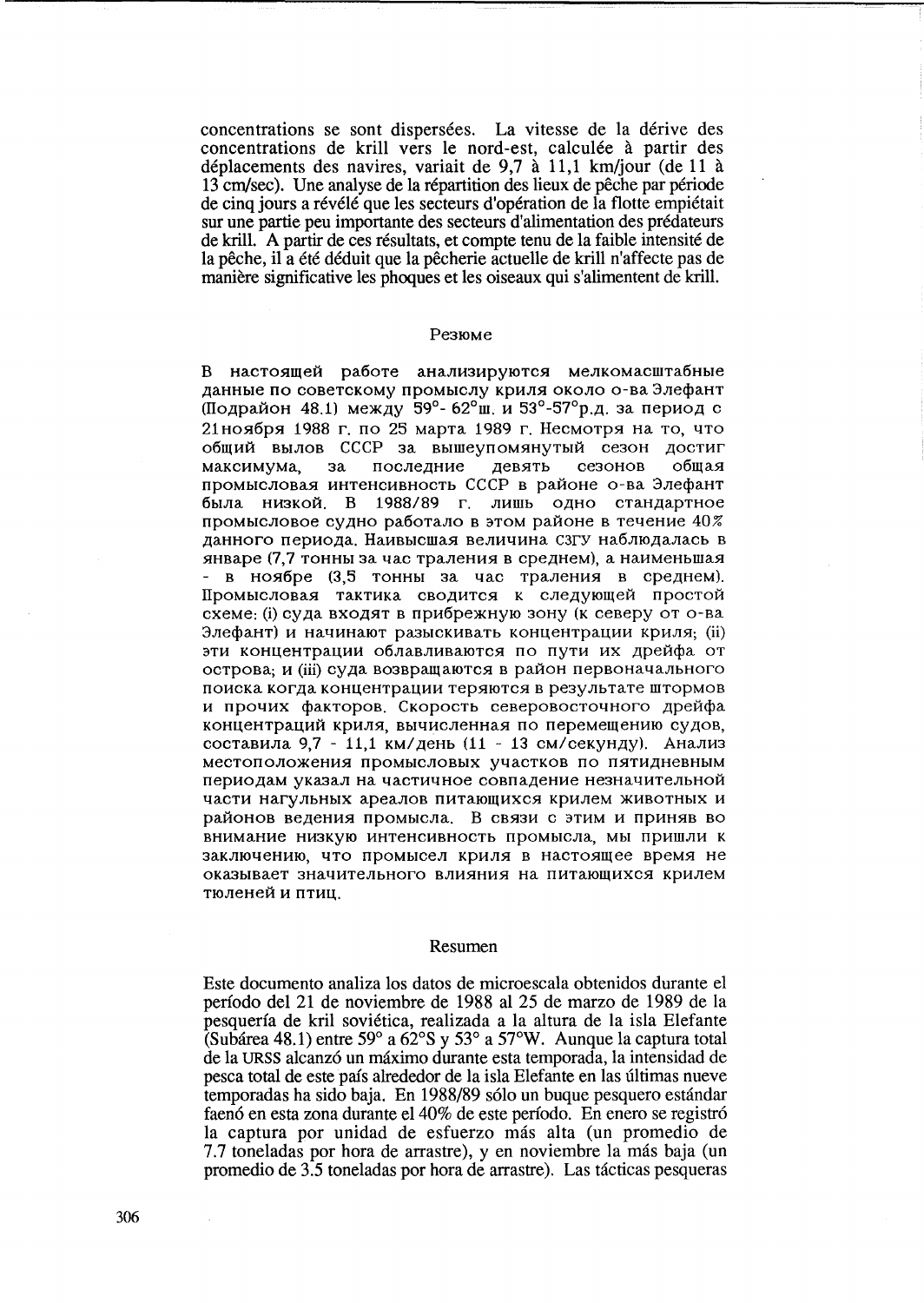en la zona de la isla Elefante se cifien al siguiente regimen: (i) los buques entran a la zona costera de la isla (al norte de la isla Elefante) e inician la busqueda de concentaciones de kril; (ii) cornienzan la pesca de estas concentraciones, y se desplazan juntamente con estas, alejandose de la isla ayudados por la corriente; y  $(iii)$  regresan a la posición  $(i)$ cuando las concentraciones se dispersan 0 se pierden debido alas tormentas u otros factores. La velocidad del desplazamiento noreste de las concentraciones, calculada según la nueva posición del buque, fluctuó entre 9.7 a 11.1 km/día (11 a 13 cm/seg). El análisis de la asignación de los caladeros de pesca por períodos de cinco días demostr6 que las zonas en que faena la flota coincide solo en una pequefia parte de las zonas de alimentaci6n de los animales kri16grafos. Basado en esto, y tomando en cuenta la baja intensidad de pesca, se concluy6 que la pesqueria actual de kril no afecta significativamente a las aves y focas que se alimentan de éste.

#### 1. IN1RODUCTION

One of the tasks of the Working Group on Krill (WG-Krill) is to analyse the operation of the krill fishery, including catch size and fishing area locations. The results of such analyses are important in developing measures for managing the krill fishery within the framework of the Convention on the Conservation of Antarctic Marine Living Resources (CCAMLR). The information obtained may be useful for stock identification, studying kriU drift in fishing areas, and assessing the potential effect of the kriU fishery on other ecosystem components (Marin *et*  al., 1991). Such information also provides a better understanding of strategies employed in the krill fishery by various nations. This document presents the preliminary results of an analysis of Soviet fishing fleet's activities around Elephant Island (Subarea 48.1) in the 1988/89 season. An attempt was made to interpret available data in relation to fishing regimes, kriU flux from Elephant Island to the South Orkney Islands, and the potential effect of the fishery on krill-dependent predators in the Elephant Island area.

# 2. MATERIAL AND METHODS

The source information was obtained from commercial vessels (Komarevtsev, 1989) and vessels' log books (where available).

The following data were extracted from this information and stored as a computer database:

- date, time and haul duration;
- coordinates at start of haul;
- vessel course and towing speed;
- haul depth; and
- catch per haul.

At present the database consists of information on 1 200 hauls. This constitutes some 70 to 90% of the total number of hauls made by the Soviet fleet in the area during the 1988/89 fishing season (Komarevtsev, pers. comm.).

Fishing activity was analysed using methods developed in AtlantNIRO (Kadylnikov, 1985). The BMRT vessel of the *Grumant* class with a 78/420 m trawl was taken to be the standard fishing unit. It yielded the highest total catch of all vessels engaged in the fishery.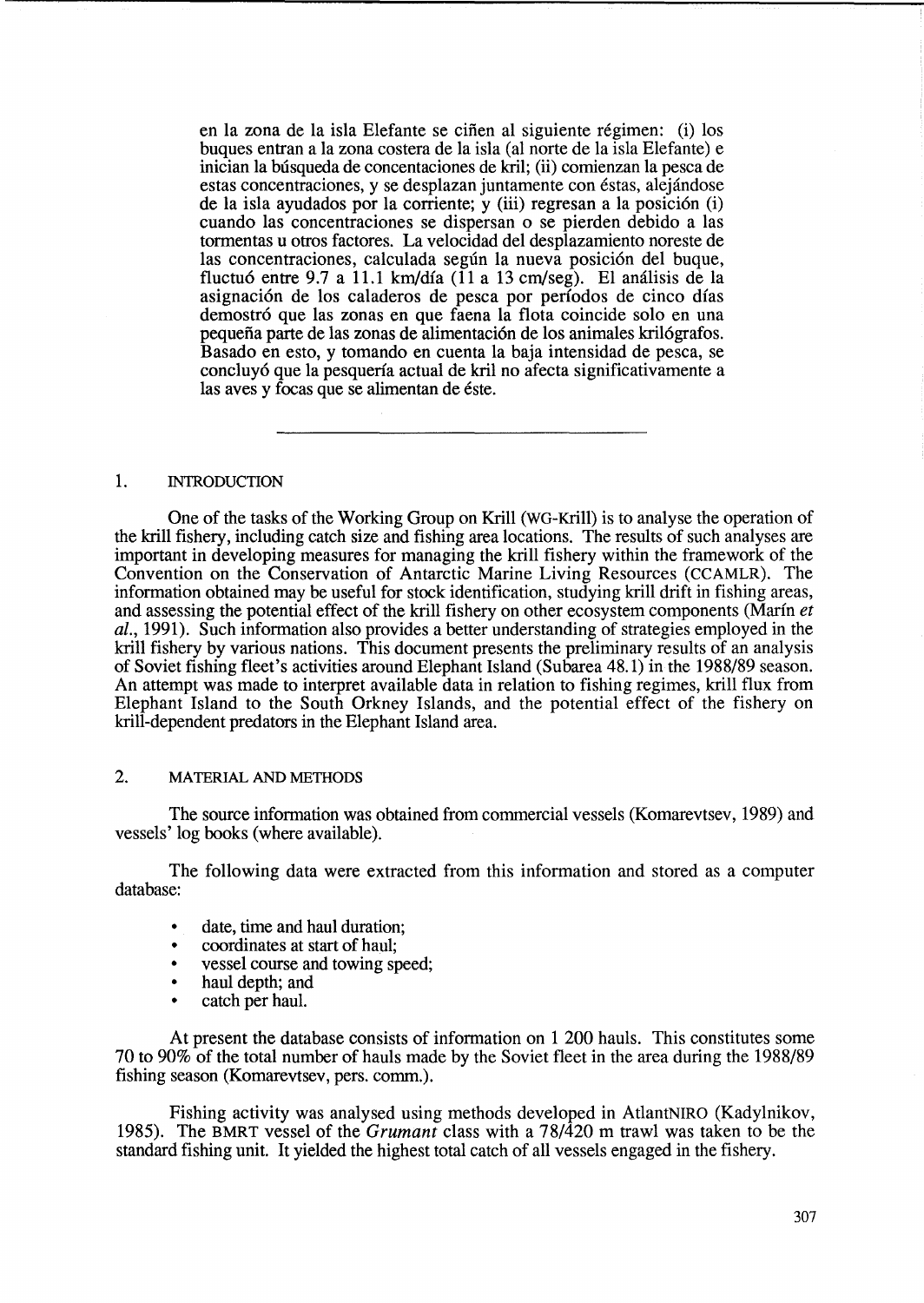Calculations and mapping of fishing areas were made with an EC-I046 computer, using the STARTOP and STARTK programs developed by AtlantNIRO.

The starting co-ordinates of each haul were shown on the maps attached (Figures 1 to 8).

## 3. RESULTS

Summary results of the Soviet krill fishery in the Elephant Island area (Subarea 48.1) in 1988/89 are given in Table 1.

The information in Table 7 demonstrates that the krill fishery was variable in terms of the number of vessels operating and their fishing efficiency. Over 40% of the time the average number of vessels fishing was one to two (standard fishing units) with a maximum of seven vessels during one five-day period.

Catch-per-day fished and catch-per-hour of fishing by a standard vessel by month were highest in January 1989. The number of fishing hours-per-day was about 12 hours, while in other months it was close to 15 hours. In February/March catch-per-day fished decreased from 85-90 tonnes to 50 tonnes. This may have been due to vessels moving to other areas where the fleet's catching efficiency increased considerably.

The locations of fishing grounds from November 1988 to March 1989 are shown in Figures 1 to 5.

In November 1988, the fishery was concentrated within one small area northeast of Elephant Island between  $60^{\circ}$ - $60^{\circ}30^{\circ}$ S and  $54^{\circ}$ - $55^{\circ}$ W.

In December 1988, krill was targetted in a larger area within the broad zone from Elephant Island to 59°S.

In January 1989, vessels worked in three main areas. The first and most remote area to the northeast of Elephant Island between  $59^{\circ}45'$ -60 $^{\circ}15'$ S and  $53^{\circ}$ -54 $^{\circ}15'$ W, the second one to the north of Seal Island between  $60^{\circ}$ - $60^{\circ}30^{\circ}$ S and  $55^{\circ}$ - $56^{\circ}00^{\circ}$ W and the third one located to the west of Elephant Island in the area between  $61^{\circ}$ -61°30'S and  $56^{\circ}$ -57°W.

In February and March 1989 the fishery was carried out mainly in one area to the north of Seal Island, almost in the same area as in January 1989. Compared with February, in March the fishing area extended further east to 54°30'W.

Figures 6a to 6f show the locations of fishing grounds by five-day period in December 1988 and January and February 1989 (i.e., in months critical for the breeding populations of penguins and seals).

During the first five days of December 1988 (Figure 6a) the area 60° to 61°S was the main fishing ground, moreover most hauls were carried out in the small "patch" northeast of Elephant Island between 60°-60°15' and 54°1O'-54°45'W.

After the second five-day period, the fleet gradually moved northeast (Figures 6b and 6c). In the fourth five-day period vessels operated at a considerable distance from Elephant Island in the northeast corner of the area (Figure 6d) and then moved south. In the last five-day period of December most vessels worked in two groups, and in the area far from Elephant Island,  $59^{\circ}30'$ -60°30'S and  $53^{\circ}$ -54°W (Figure 6f).

Early in January 1989 some vessels moved closer to Elephant Island and operated in two fishing grounds (Figures 7a to 7f). The first one, fished throughout the month, was located to the north of Seal Island between  $60^{\circ}30'$ -61 $^{\circ}$ S and 55 $^{\circ}$ -56 $^{\circ}$ W. The second one was to the west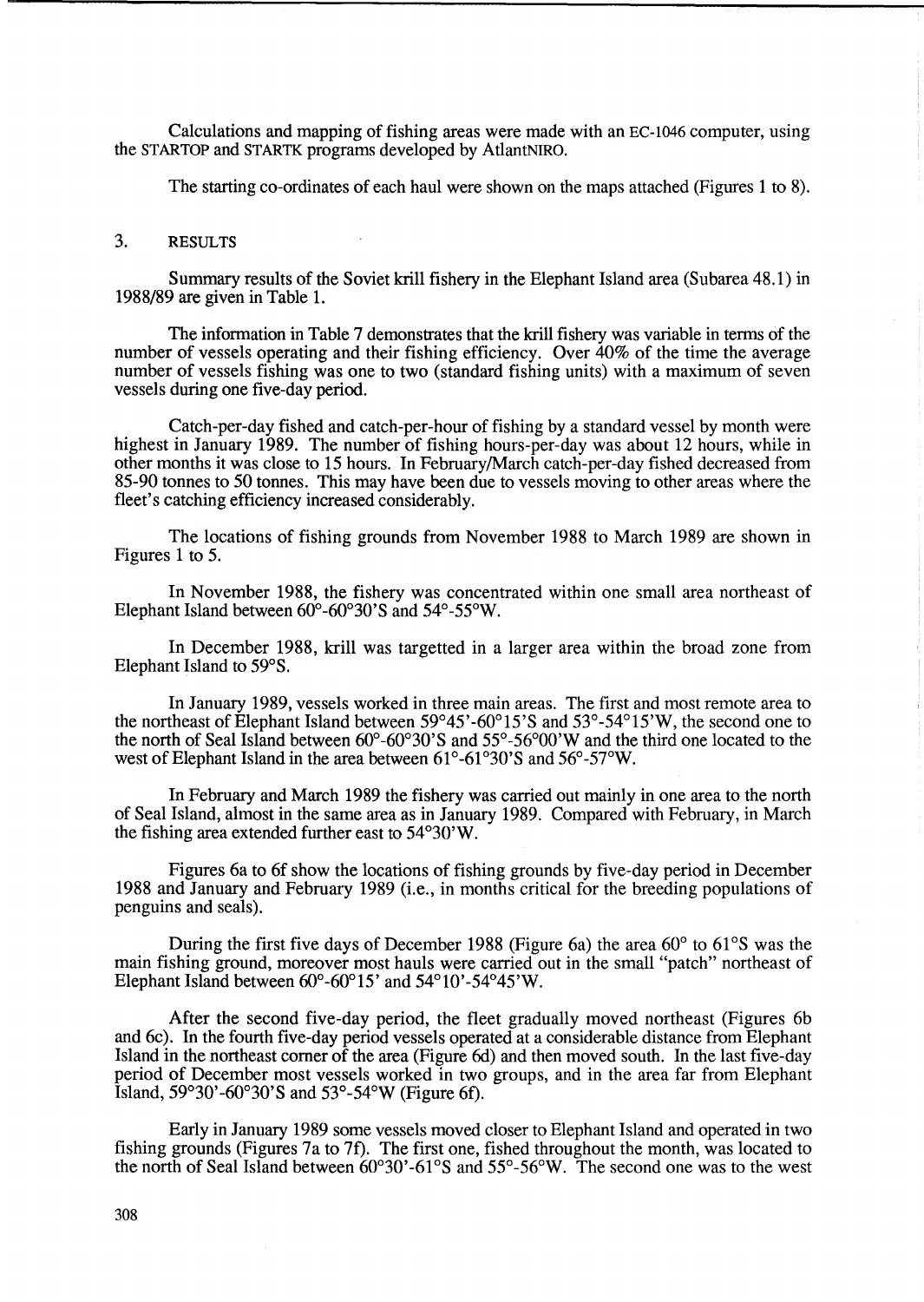of Elephant Island between  $61^{\circ}$ -61 $^{\circ}30$ 'S and  $56^{\circ}$ -57 $^{\circ}$ W, where vessels fished only during the second five-day period. The remote area northeast of Elephant Island (53°-54°30'S and  $59^{\circ}30'$ -60°30'W) was the main fishing ground in the first half of January 1989.

In the next five-day period vessels started to leave the study area one by one and in the last ten days of January 1989 fishing in the area had ceased (Figure 7f).

Early in February 1989, kriU fishing in the study area resumed and was carried out at low fishing effort within the coastal zone between  $60^{\circ}45'$ -61°S and  $55^{\circ}10'$ -55°45'W. Fishing then ceased until early in the fifth five-day period (Figures 8a to 8c). When the fishery resumed in the fifth five-day period, this area became the major fishing ground until the end of February 1989 (Figures 8d and 8e).

## 4. DISCUSSION

The data presented reveal significant instability in the location of fishing grounds within the study area over the period concerned, particularly in December 1988 and January 1989. Some regularities were noted, however, such as the existence of two general directions of vessel movement relocation during the season: to the northeast of Elephant Island and from the east and northeast towards the island.

The first one was most apparent in December 1988 (Figures 6a to 6d) and was probably related to the direction of the kriU flux. The direction of krill flux follows the current direction in the area.

Relocation of vessels in the opposite direction towards Elephant Island was most evident in the first five days of January and February 1989 (Figures 7a and 8a). It is unlikely that movement in this direction is related to krill migrations because krill, in this case, should move upstream. It is more probable that the relocation of fishing vessels had resulted from searching for previously known locations of krill concentrations.

Fishing strategy in the Elephant Island areas conforms to the following pattern:

- (i) vessels enter the Elephant Island area andstart searching for krill concentrations;
- (ii) fishing is targetted on these concentrations and vessels follow these concentrations as they drift from the island; and
- (iii) if the targetted concentrations are lost due to storm or other circumstances, vessels return to the area where krill concentrations were initially found.

This strategy has been commonly used by Soviet vessels operating in Statistical Area 48. As a rule, early in the season (November) one or two vessels enter the Elephant Island area and start searching for krill concentrations.

Assuming that the relocation of fishing vessels to the northeast of Elephant Island follows the drift of krill concentrations, it is possible to calculate the velocity of the latter. Krill aggregations drifted northeast for about 105 to 120 n miles (194 to 222 km) from 1 to 20 December 1988 (Figures 6a to 6d). Thus, the average krill drift velocity would be from 9.7 to 11.1 km/day or 11 to 13 cm/sec. The value obtained is within the range determined by WG-Krill in 1991 (SC-CAMLR, 1991- Annex 5, Table 1).

Although the Soviet catch from Subarea 48.1 during the season discussed was the highest one for the last nine seasons and amounted to 20.9 thousand tonnes (CCAMLR, 1991 - Table 7.2; SC-CAMLR, 1991), fishery intensity was low. Data in Table 1 show that during the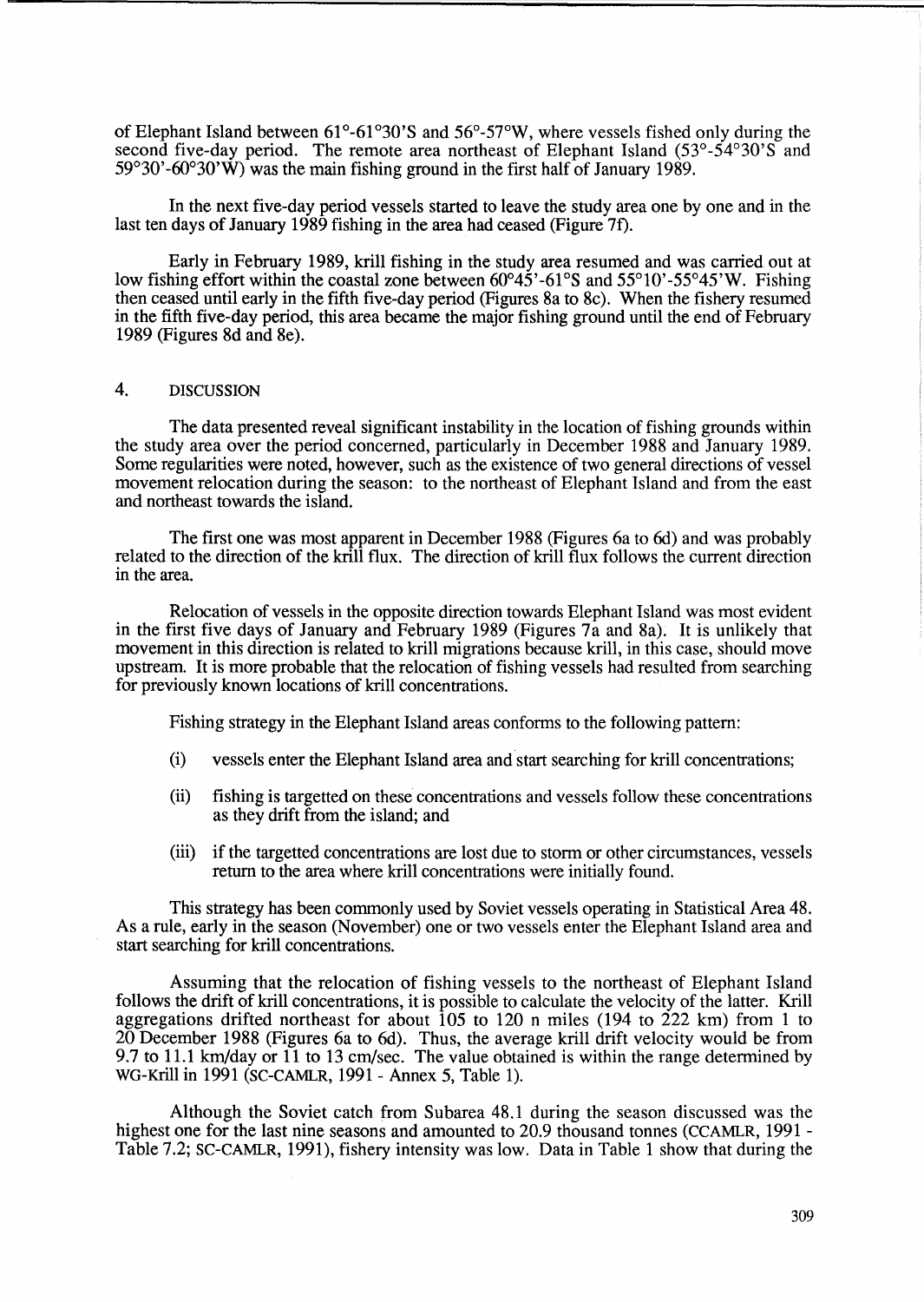period critical for the survival of kriU-dependent predators from December to March (SC-CAMLR, 1990 - Annex 4, Table 3), fishing effort never exceeded 1.0 vessel/day, i.e. only one vessel had permanently worked in the area from 16 January to 20 February.

Comparison of the distribution of fishing grounds with the location of krill predator foraging zones (during the periods when fishing effort exceeds 1.0 vessel/day\*) showed that they do overlap, although not always entirely. Thus, in the second half of December, the Soviet krill fishery moved out of the 50 km foraging zone. The vessels worked only in the northeastern part of the 100 km zone (Figure 6). During the first half of January the majority of vessels also operated in the northeastern part of the 100 km zone, while in the 50 km zone they were dispersed and only sometimes (the second five-day period of January) covered up to one-third of the area (Figure 7b). The highest density of vessels within the 50 km zone was observed from the end of February (Figures 8d and 8e). However, the fishing effort applied in the 50 km zone off Elephant Island was within the range of 13.7 to 25.1 vessel/days per five-day period at the end of February to March 1989. Such a level of fishing effort would hardly have any impact on predator populations.

According to the latest calculation the amount of kriU caught in the nearshore zone of Subarea 48.1 at the current rate is comparable with the total amount of kriU consumed by predators inhabiting the area. However, at present there is no evidence of the fishery having a negative impact on the populations of krill-eating birds and seals as kriU biomass is sufficiently high in the area (Agnew, 1991).

The survey of fishing ground locations and fishing intensity supports the assumption that krill predators always have a sufficient amount of kriU for feeding outside commercial fishing grounds.

#### **REFERENCES**

AGNEW, D. 1991. Krill catches and consumption by land-based predators in relation to distance from colonies of penguins and seals in the South Shetlands and South Orkneys. Document *WG-CEMP-91/25.* CCAMLR, Hobart, Australia.

CCAMLR. 1991. *Statistical Bulletin,* Vol. 3 (1981-1990). CCAMLR, Hobart, Australia.

- KADILNIKOV, Yu.V. 1985. Catch intensity calculated from actual fishing effort data from trawler fleet. Methodical Recommendations. AtlantNIRO, Kaliningrad: 88 pp. (In Russian.)
- KOMAREVTSEV, B.I. 1989. Experience in application of information system in the Western Basin. In: *Principles of fishery predicting system*. Trudy AtlantNIRO, Kaliningrad. (In Russian.)
- MARIN, V.H., A. MUJICA and P. EBERHARD. 1991. Chilean krill fishery: analysis of the 1991 season. In: *Selected Scientific Papers,* 1991 *(SC-CAMLR-SSP/S).* CCAMLR, Hobart, Australia: 273-287.
- SC-CAMLR. 1990. *Report of the Ninth Meeting of the Scientific Committee (SC-CAMLR-IX).*  CCAMLR, Hobart, Australia.
- SC-CAMLR. 1991. *Report of the Tenth Meeting of the Scientific Committee (SC-CAMLR-X).*  CCAMLR, Hobart, Australia.

<sup>\*</sup> Foraging zones of krill predators are marked by circles in the figures; the centres of the two most densely populated predator colonies in the area (Seal Island and Point Lindsey at Elephant Island) were used to mark foraging zones (Agnew, 1991). The large circle (radius of 100 km) outlines the outer boundary of the seal foraging zone and the small one (radius of 50 km) outlines the outer boundary of the bird foraging zone (SC-CAMLR, 1990 - Annex 4, Table 3).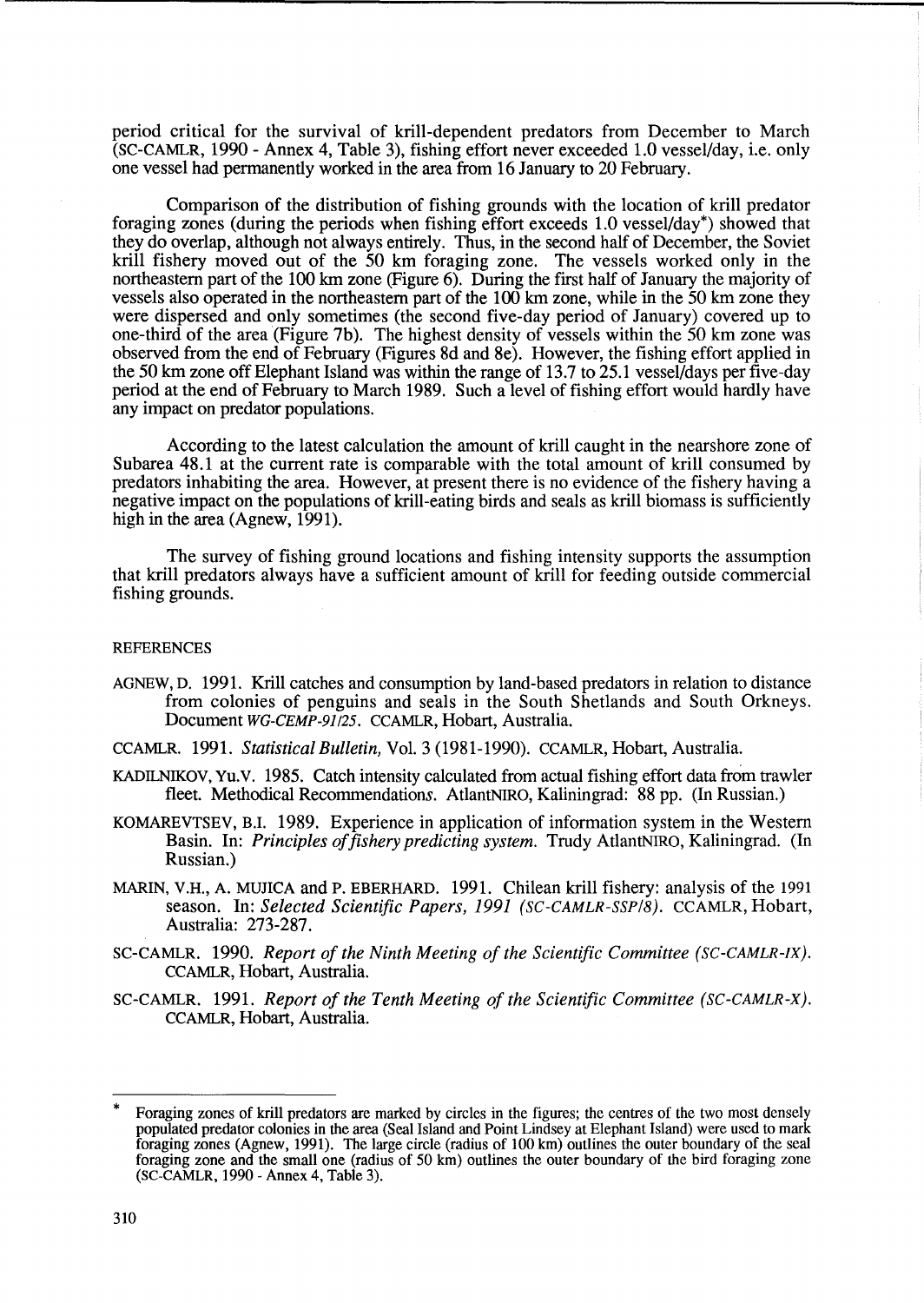| Table 1: | Summary of Soviet commercial krill fishery in the Elephant Island area in 1988/89 |
|----------|-----------------------------------------------------------------------------------|
|          | (standard vessel - BMRT Grumant).                                                 |

| Period                                 | Total<br>Catch<br>(tonnes) | Number of Days<br>Fished | Catch-per-Day<br>Fished<br>(tonnes) | Catch-per-Hour<br>Trawling<br>(tonnes/hour) |
|----------------------------------------|----------------------------|--------------------------|-------------------------------------|---------------------------------------------|
| 1988:                                  |                            |                          |                                     |                                             |
| 21 to 25 November<br>26 to 30 November | 333<br>1636                | 6.6<br>29.4              | 50.4<br>55.6                        | 3.60<br>3.50                                |
|                                        |                            | 36.2                     | 54.4                                | 3.50                                        |
| <b>Total for November</b>              | 1969                       |                          |                                     |                                             |
| 1 to 5 December                        | 1548                       | 18.9                     | 81.9                                | 4.67                                        |
| 6 to 12 December                       | 764                        | 7.5                      | 101.9                               | 5.30                                        |
| 11 to 15 December                      | 608                        | 5.3                      | 83.3                                | 4.85                                        |
| 16 to 20 December                      | 1537                       | 20.0                     | 76.9                                | 5.40                                        |
| 21 to 25 December                      | 1091                       | 12.2                     | 89.4                                | 5.55                                        |
| 26 to 31 December                      | 1874                       | 16.6                     | 112.9                               | 9.01                                        |
| <b>Total for December</b>              | 7422                       | 90.1                     | 82.4                                | 5.70                                        |
| 1989:                                  |                            |                          |                                     |                                             |
| 1 to 5 January                         | 2900                       | 38.5                     | 75.3                                | 4.74                                        |
| 6 to 10 January                        | 1707                       | 20.9                     | 81.7                                | 6.41                                        |
| 11 to 15 January                       | 664                        | 7.4                      | 89.7                                | 7.45                                        |
| 16 to 20 January                       | 368                        | 1.5                      | 245.3                               | 22.30                                       |
| 21 to 25 January                       | 158                        | 1.0                      | 158.0                               | 15.50                                       |
| 26 to 31 January                       | 209                        | 1.0                      | 209.0                               | 15.40                                       |
| <b>Total for January</b>               | 6006                       | 66.4                     | 90.5                                | 7.74                                        |
| 1 to 5 February                        | 310                        | 3.5                      | 88.6                                | 5.10                                        |
| 6 to 10 February                       | 598                        | 3.9                      | 153.3                               | 6.54                                        |
| 11 to 15 February                      |                            |                          |                                     |                                             |
| 16 to 20 February                      | 84                         | 1.0                      | 84.0                                | 15.24                                       |
| 21 to 25 February                      | 1935                       | 22.9                     | 84.5                                | 5.56                                        |
| 26 to 28 February                      | 1 2 4 4                    | 15.1                     | 82.4                                | 5.28                                        |
| <b>Total for February</b>              | 4 1 7 1                    | 48.2                     | 86.5                                | 5.63                                        |
| 1 to 5 March                           | 1658                       | 25.1                     | 66.1                                | 3.91                                        |
| 6 to 10 March                          | 2 3 4 6                    | 24.6                     | 95.4                                | 6.14                                        |
| 11 to 15 March                         | 1726                       | 19.0                     | 90.8                                | 5.28                                        |
|                                        | 965                        | 13.7                     | 70.4                                | 5.40                                        |
| 16 to 20 March<br>21 to 25 March       | 706                        | 14.0                     | 50.4                                | 3.95                                        |
| <b>Total for March</b>                 | 7401                       | 95.1                     | 77.8                                | 5.07                                        |
|                                        |                            |                          |                                     |                                             |

 $\ddot{\phantom{a}}$ 

Ì,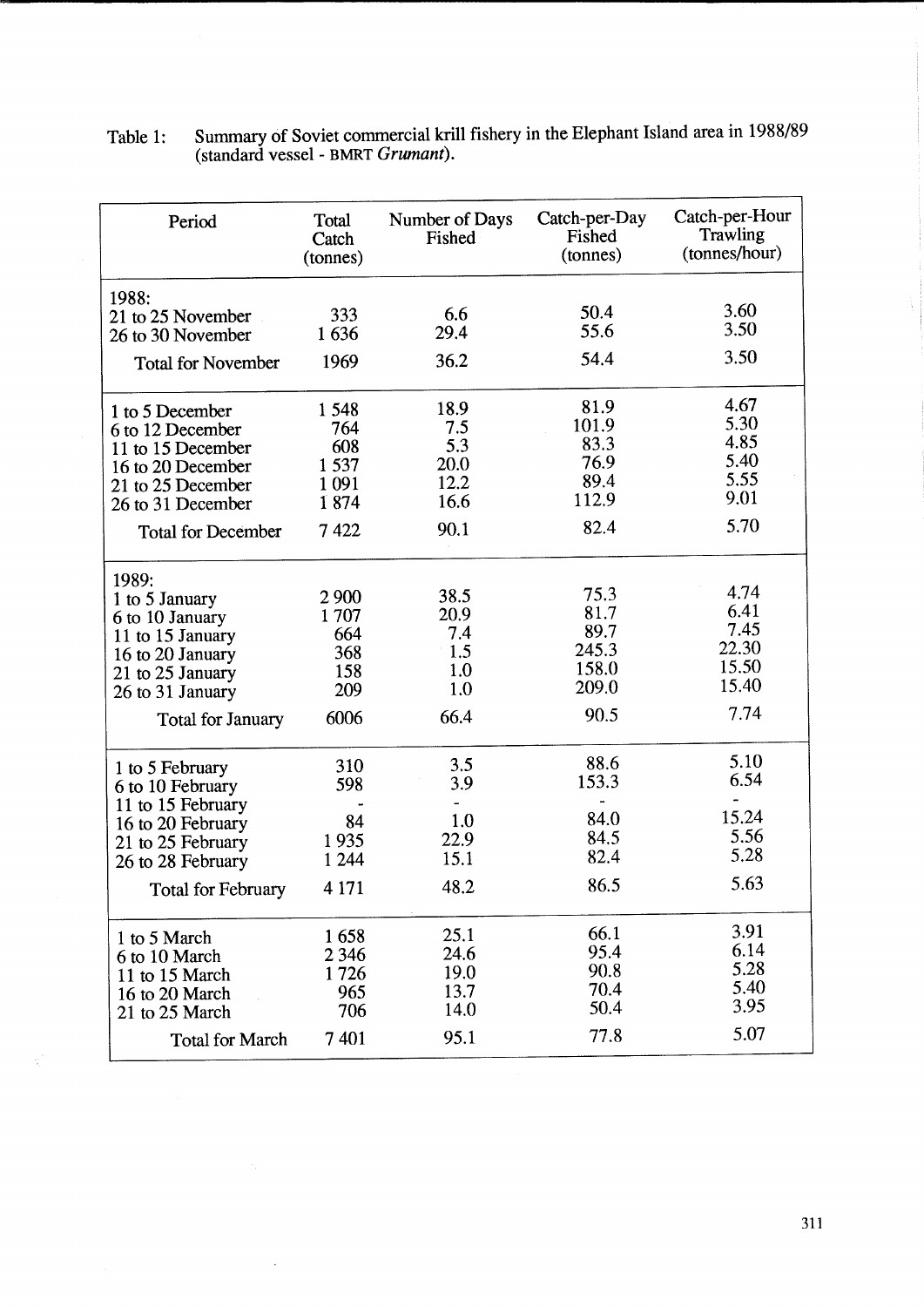

Krill fishery location from 21 to 30 November 1988 (here and elsewhere the haul locations are shown by the starting coordinates). Figure 1: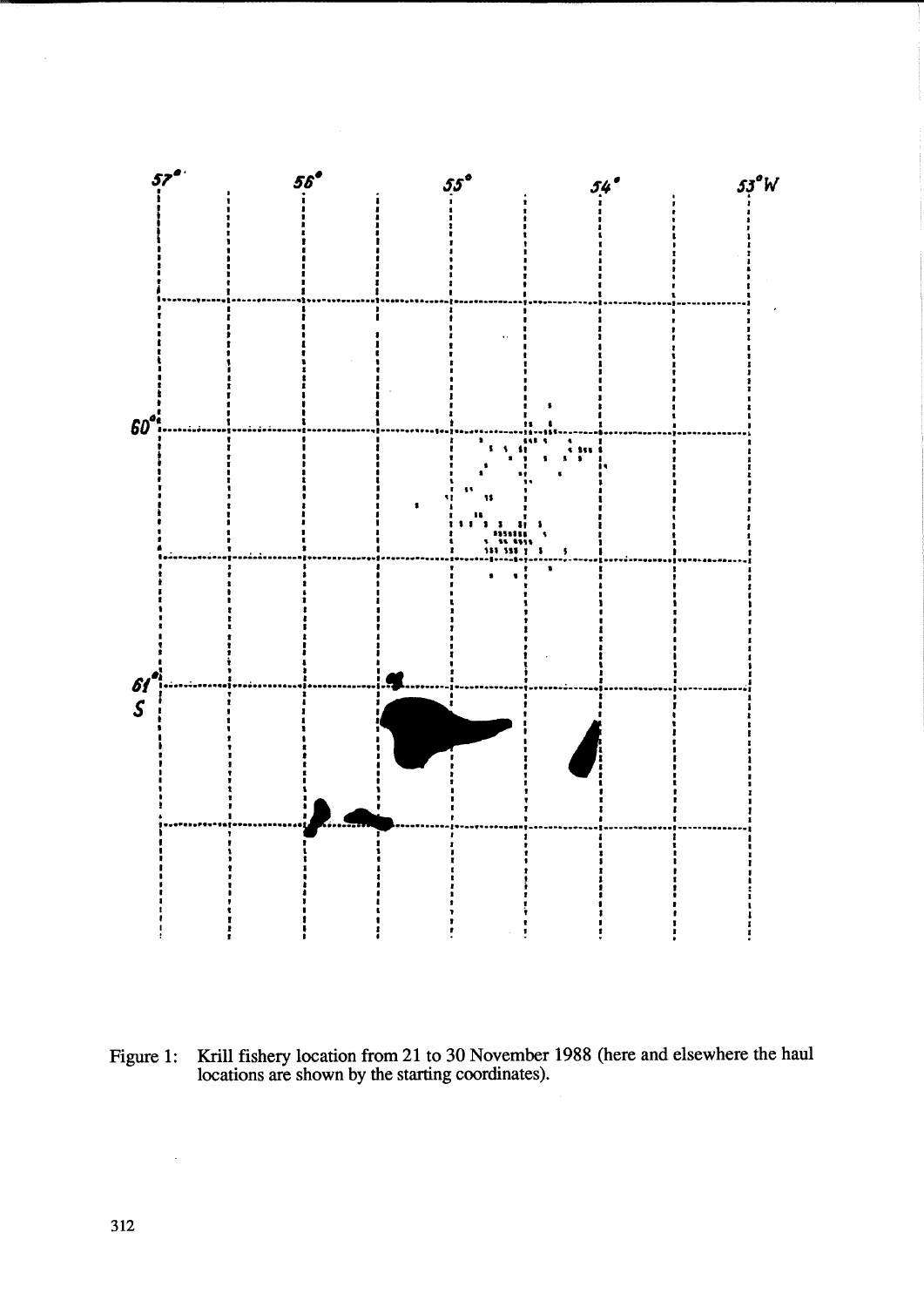

Figure 2: Krill fishery location from 1 to 31 December 1988.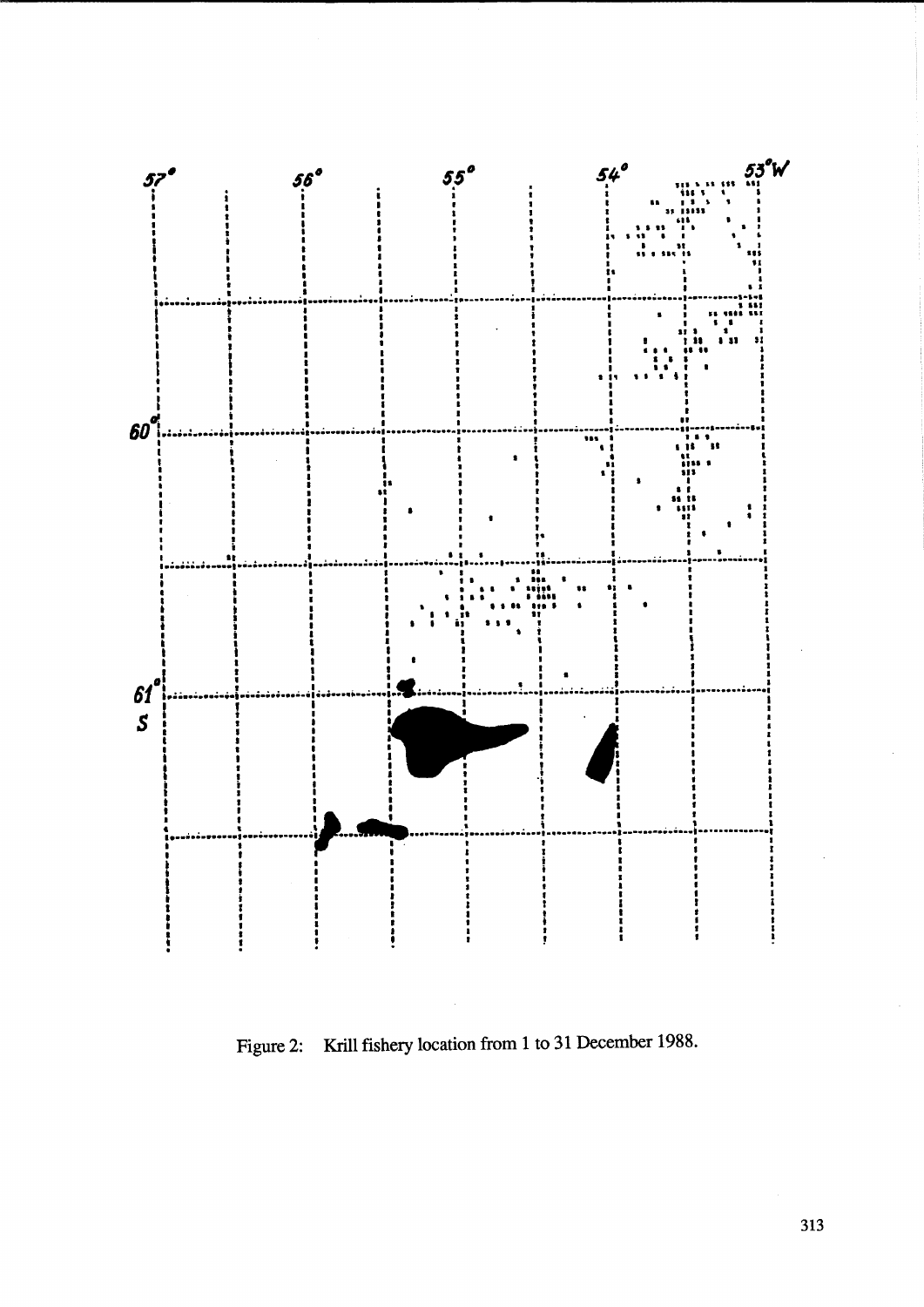

Figure 3: Krill fishery location from 1 to 31 January 1989.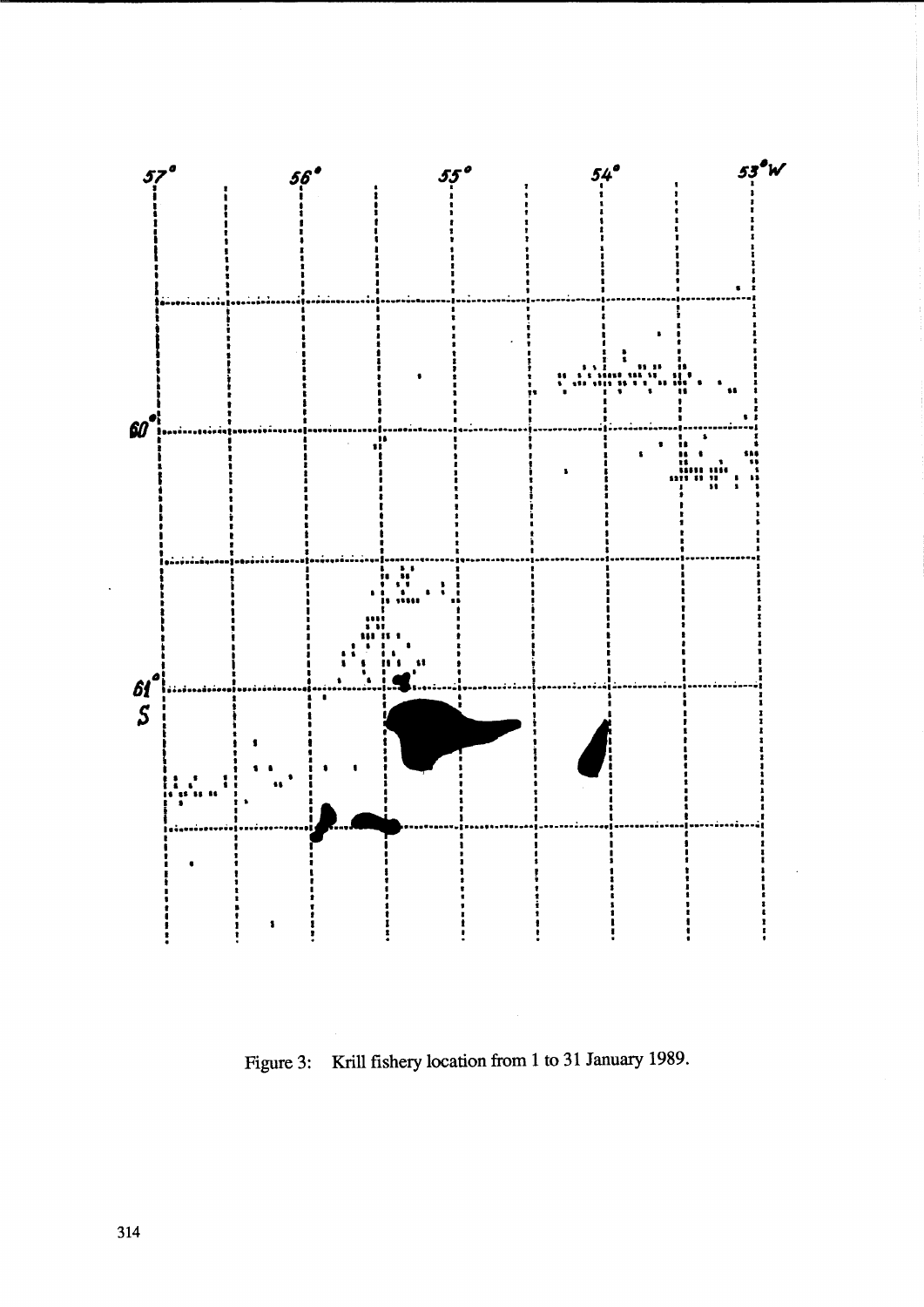

Figure 4: Krill fishery location from 1 to 28 February 1989.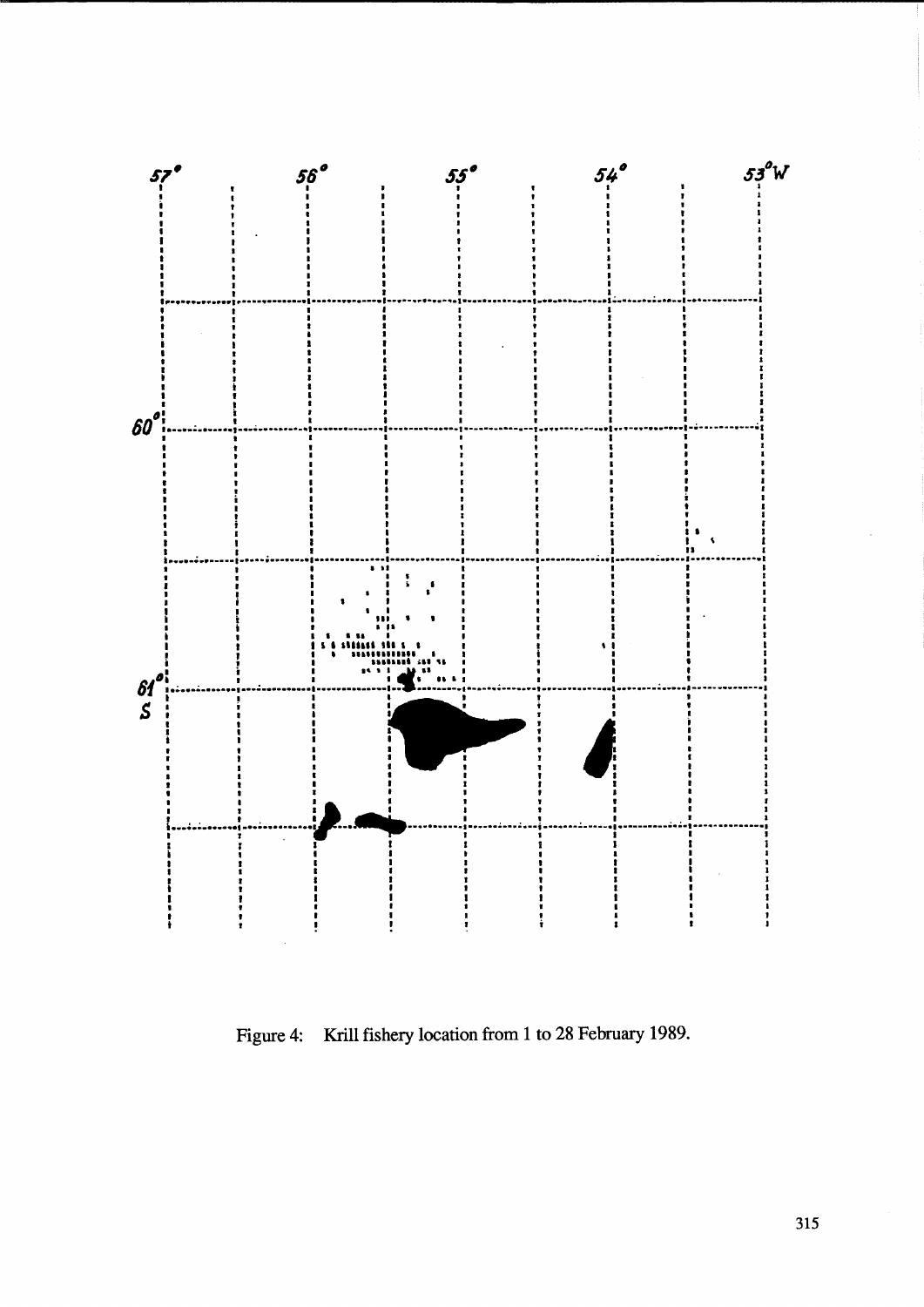

Figure 5: Krill fishery location from 1 to 25 March 1989.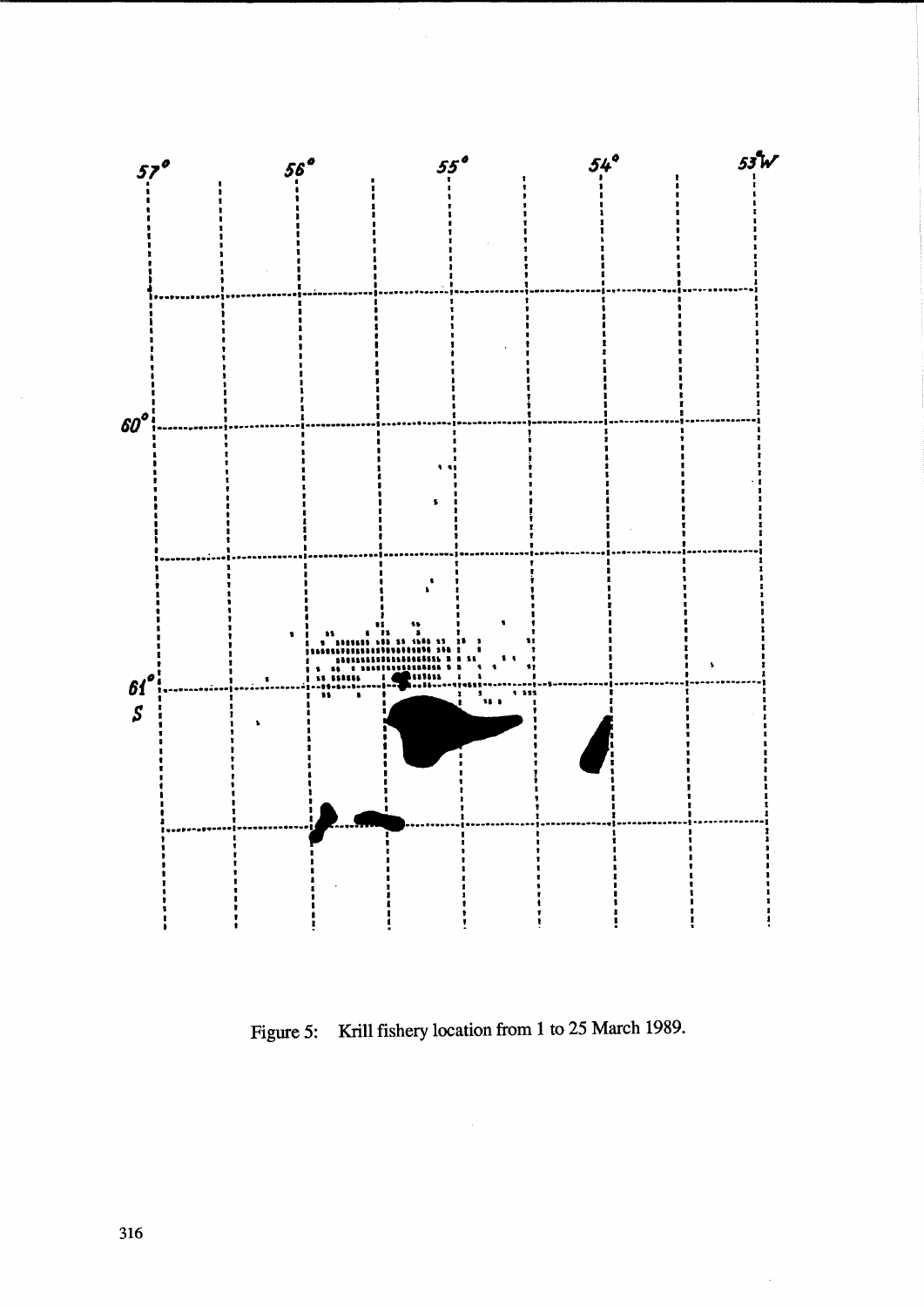

Figure 6a: Krill fishery location by five-day periods from 1 to 5 December 1988.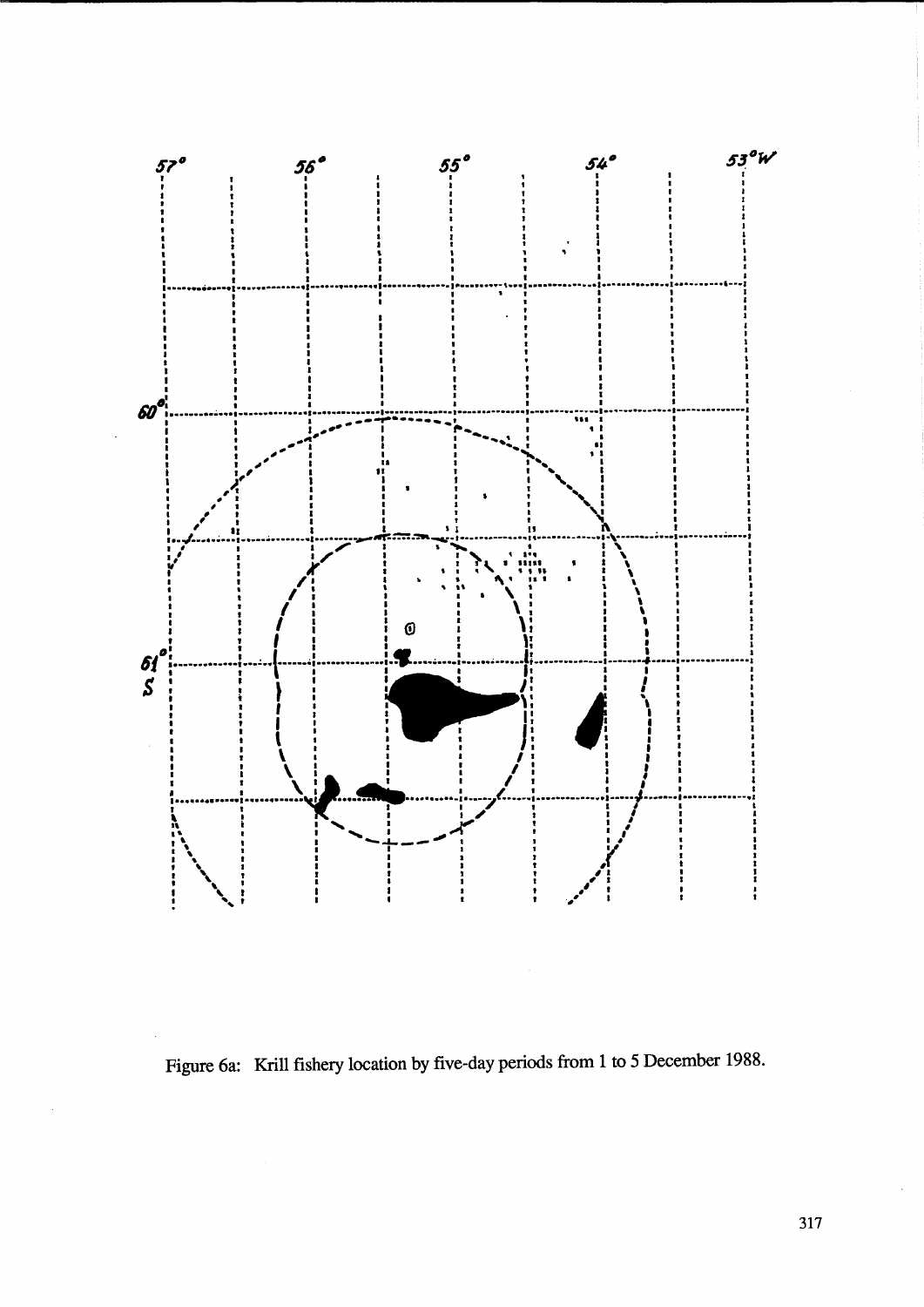

Figure 6b: Krill fishery location by five-day period from 6 to 10 December 1988.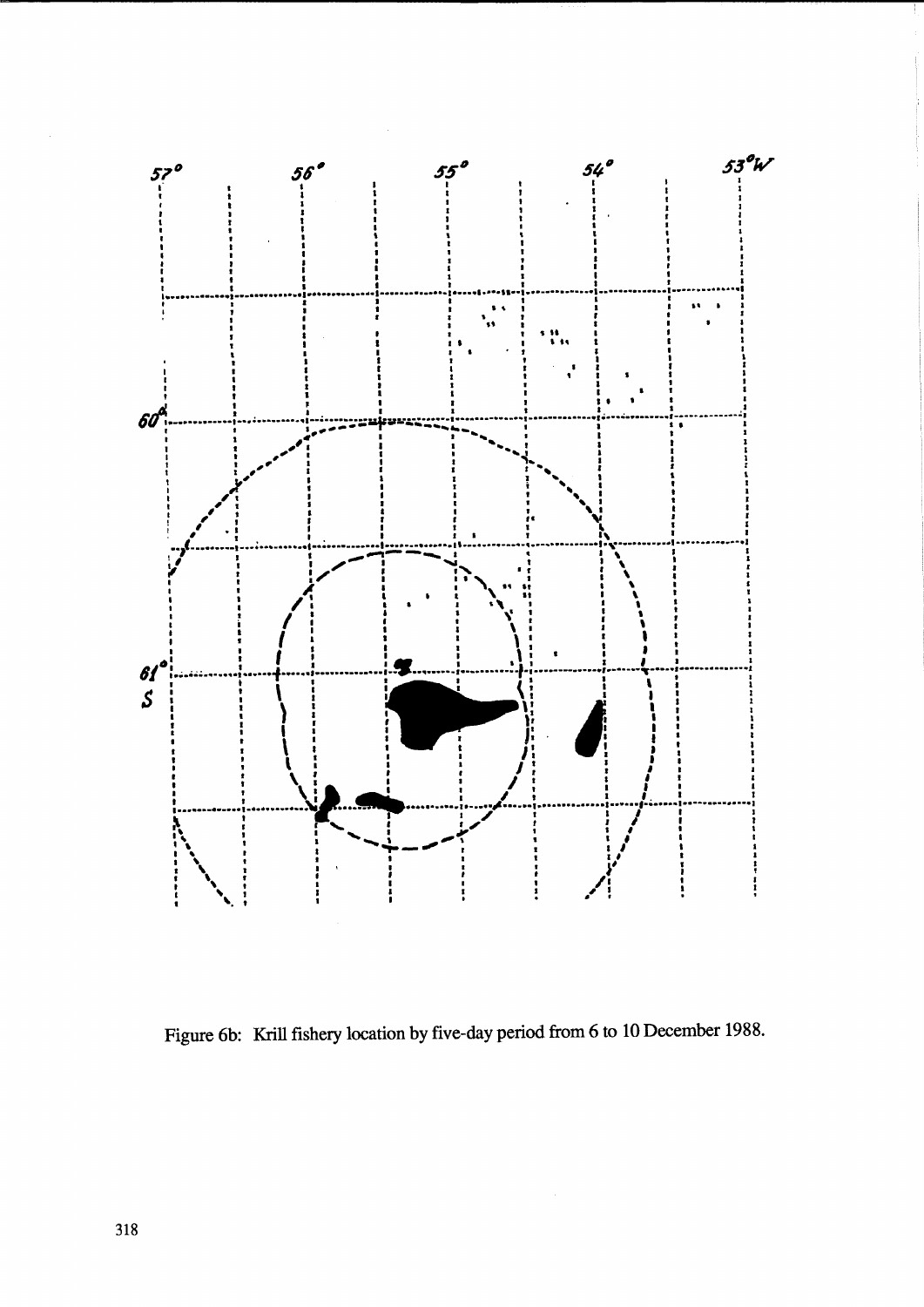

Figure 6c: Krill fishery location by five-day period from 11 to 15 December 1988.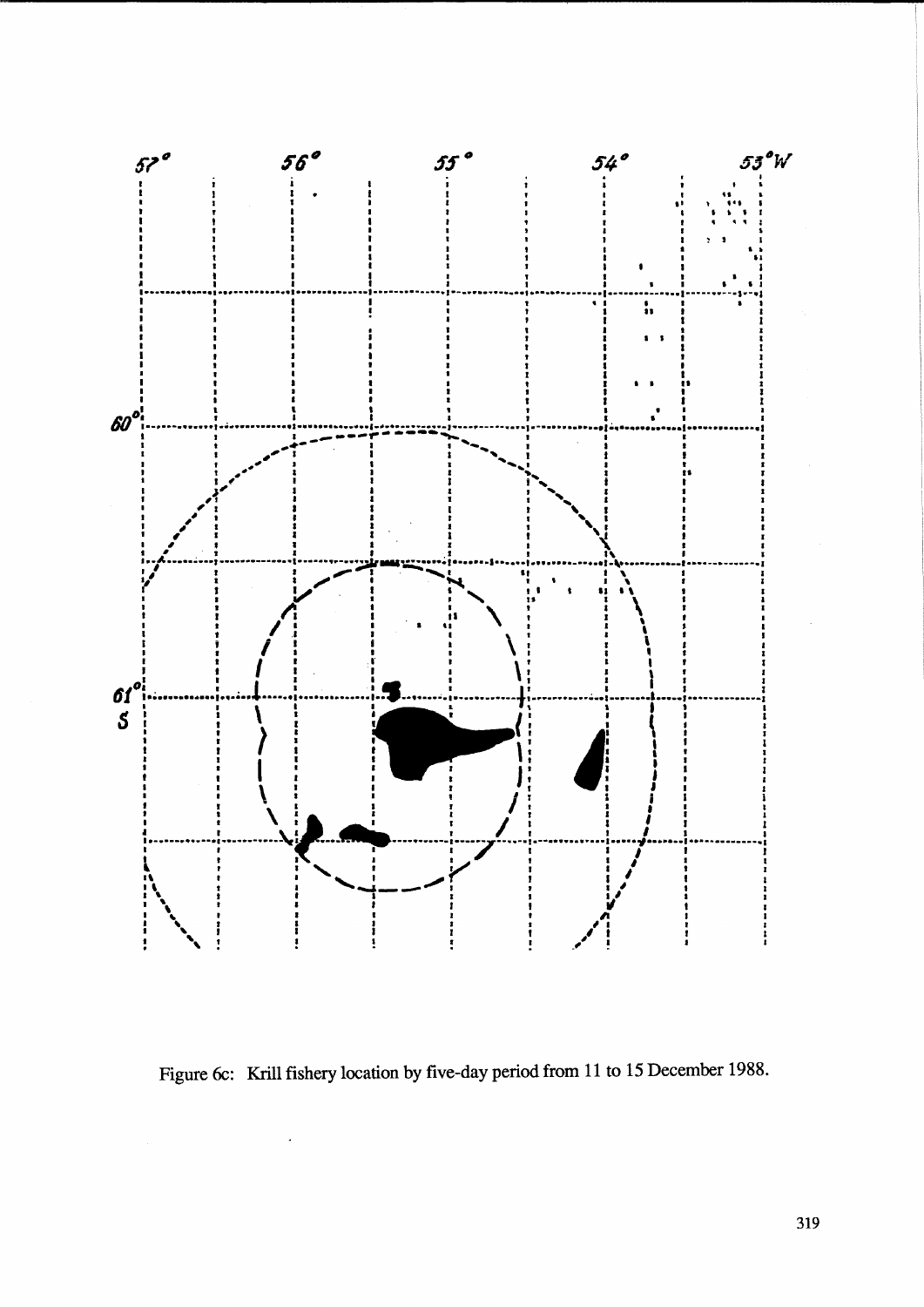

Figure 6d: Krill fishery location by five-day period from 16 to 20 December 1988.

 $\hat{\mathcal{A}}$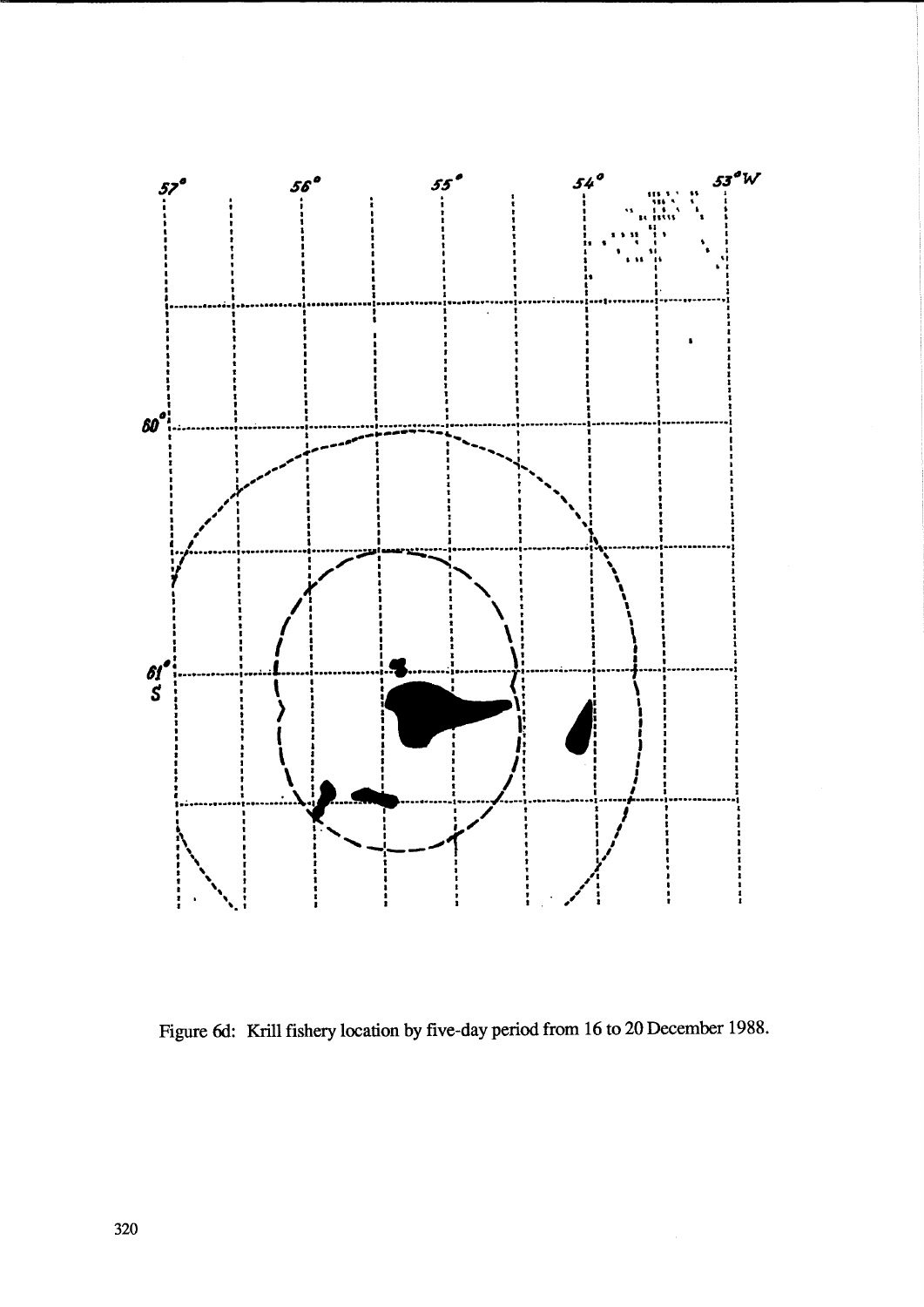

Figure 6e: Krill fishery location by five-day period from 21 to 25 December 1988.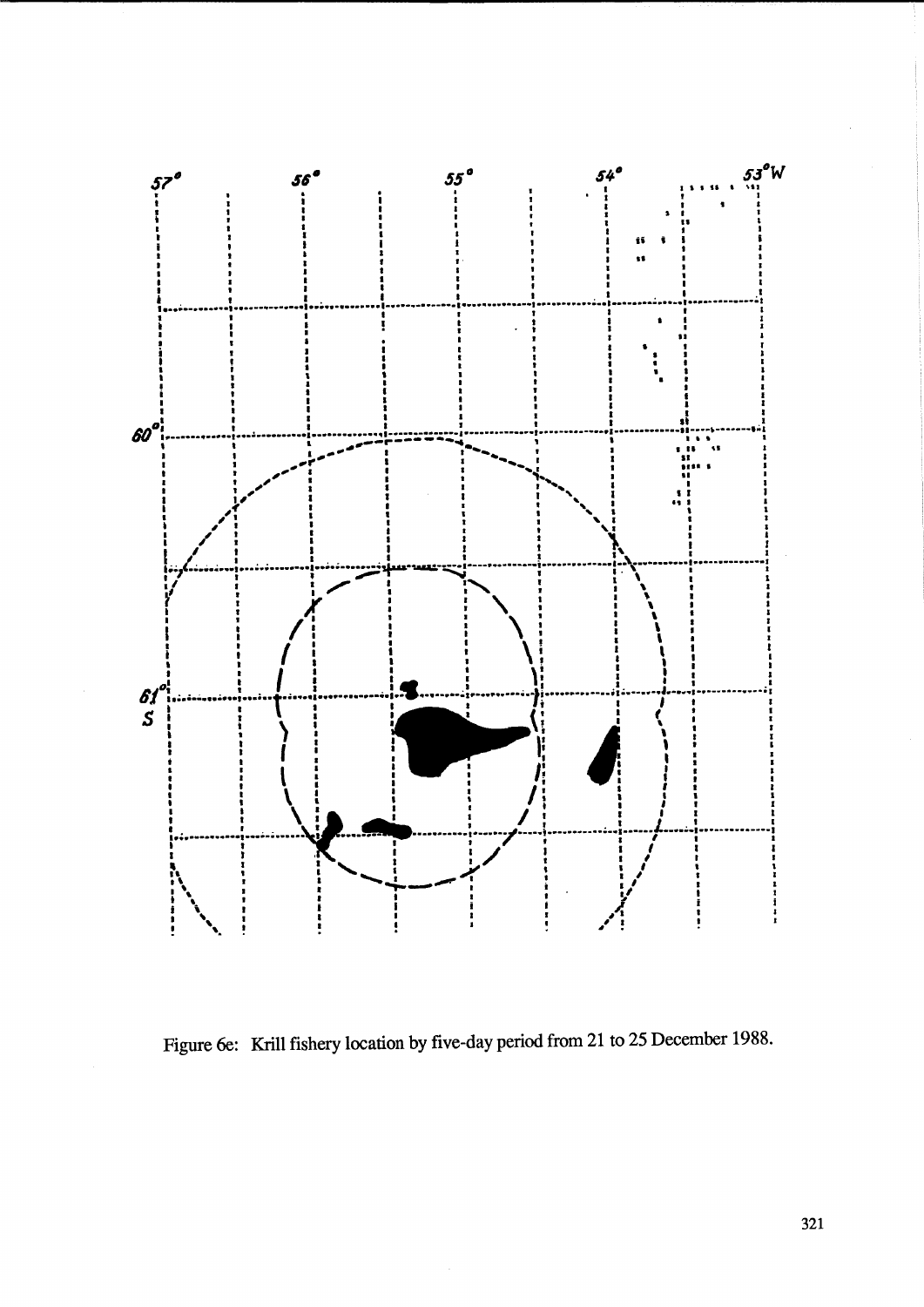

Figure 6f: Krill fishery location by five-day period from 26 to 31 December 1988.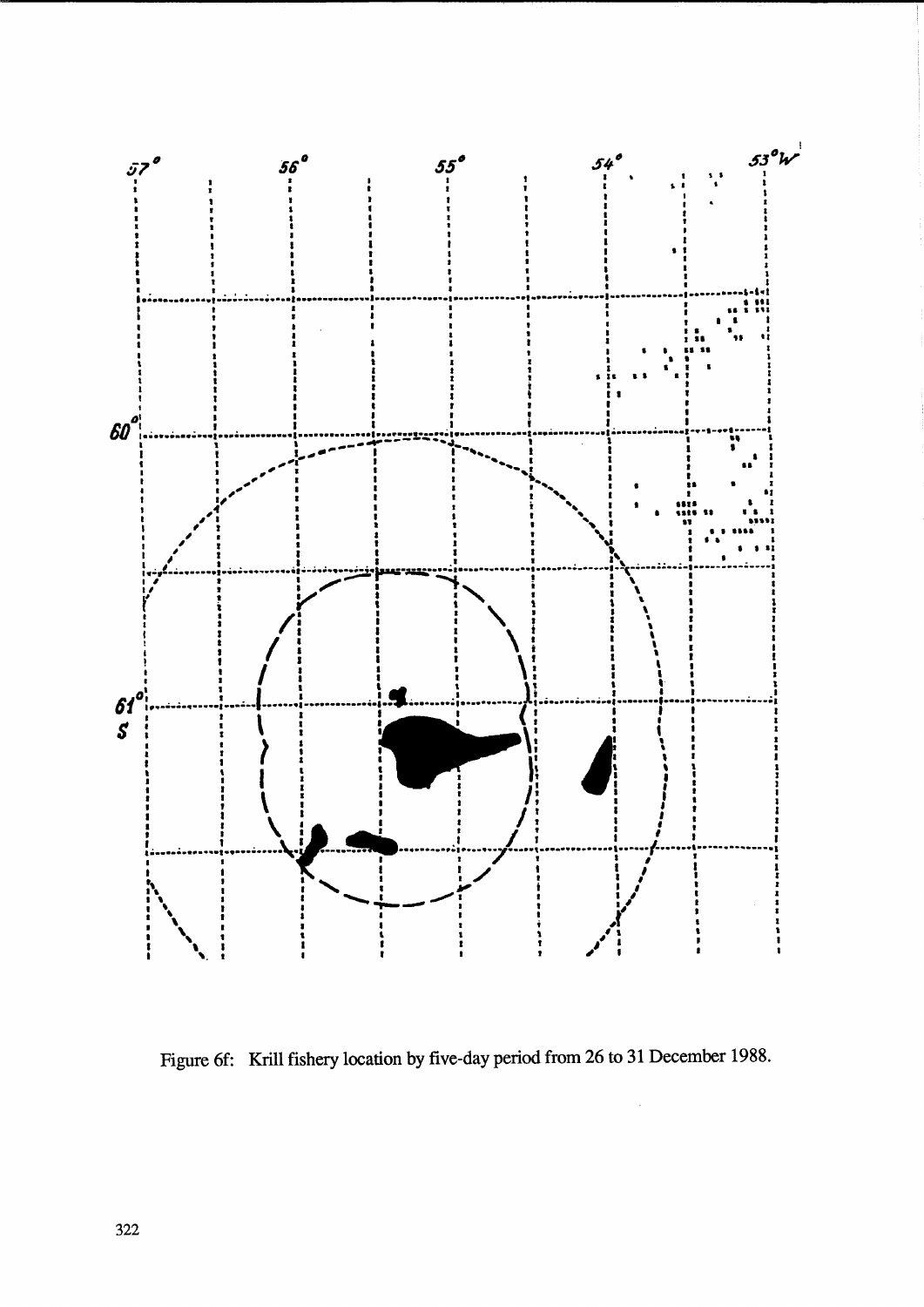

Figure 7a: Krill fishery location by five-day period from 1 to 5 January 1989.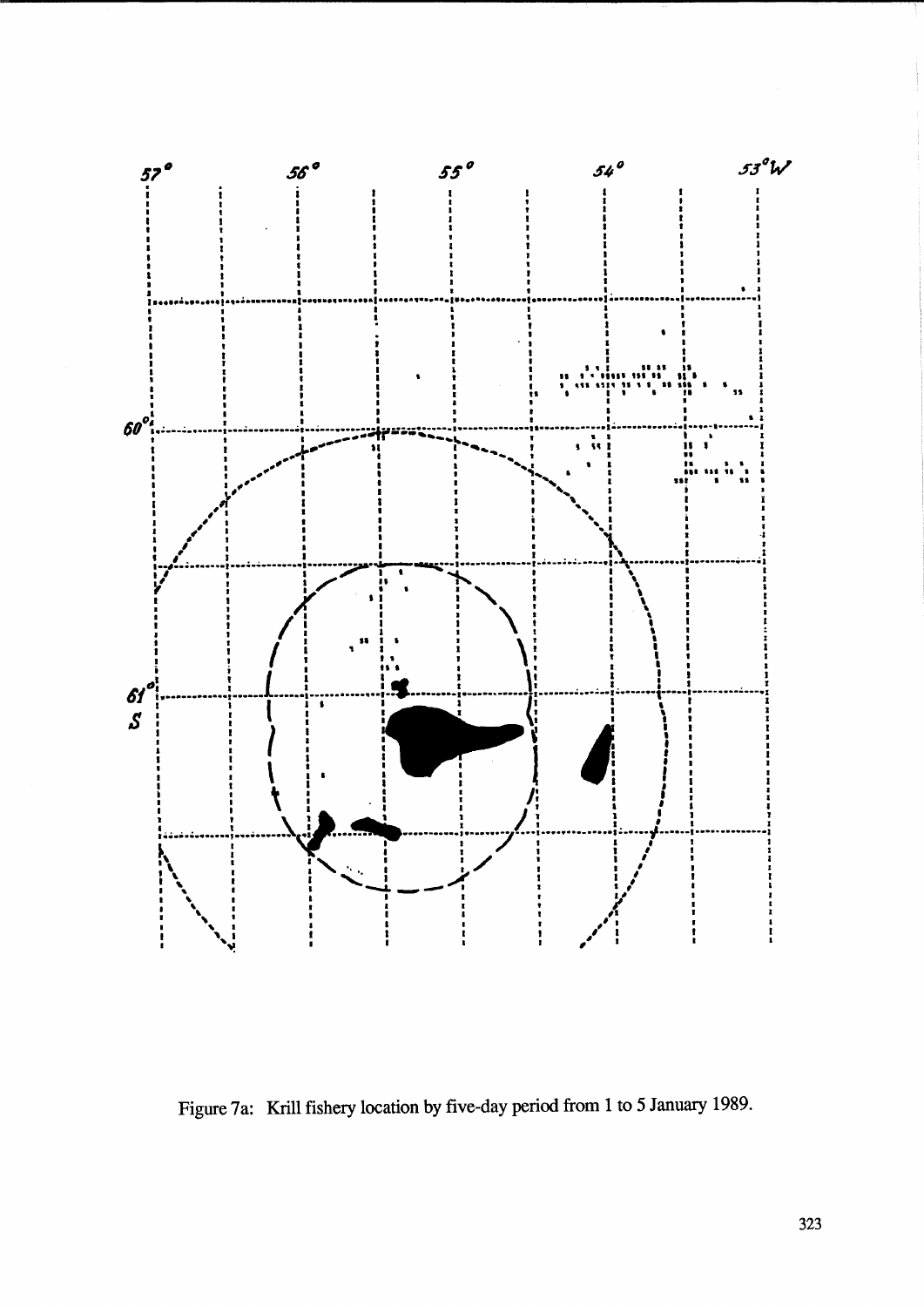

Figure 7b: Krill fishery location by five-day period from 6 to 10 January 1989.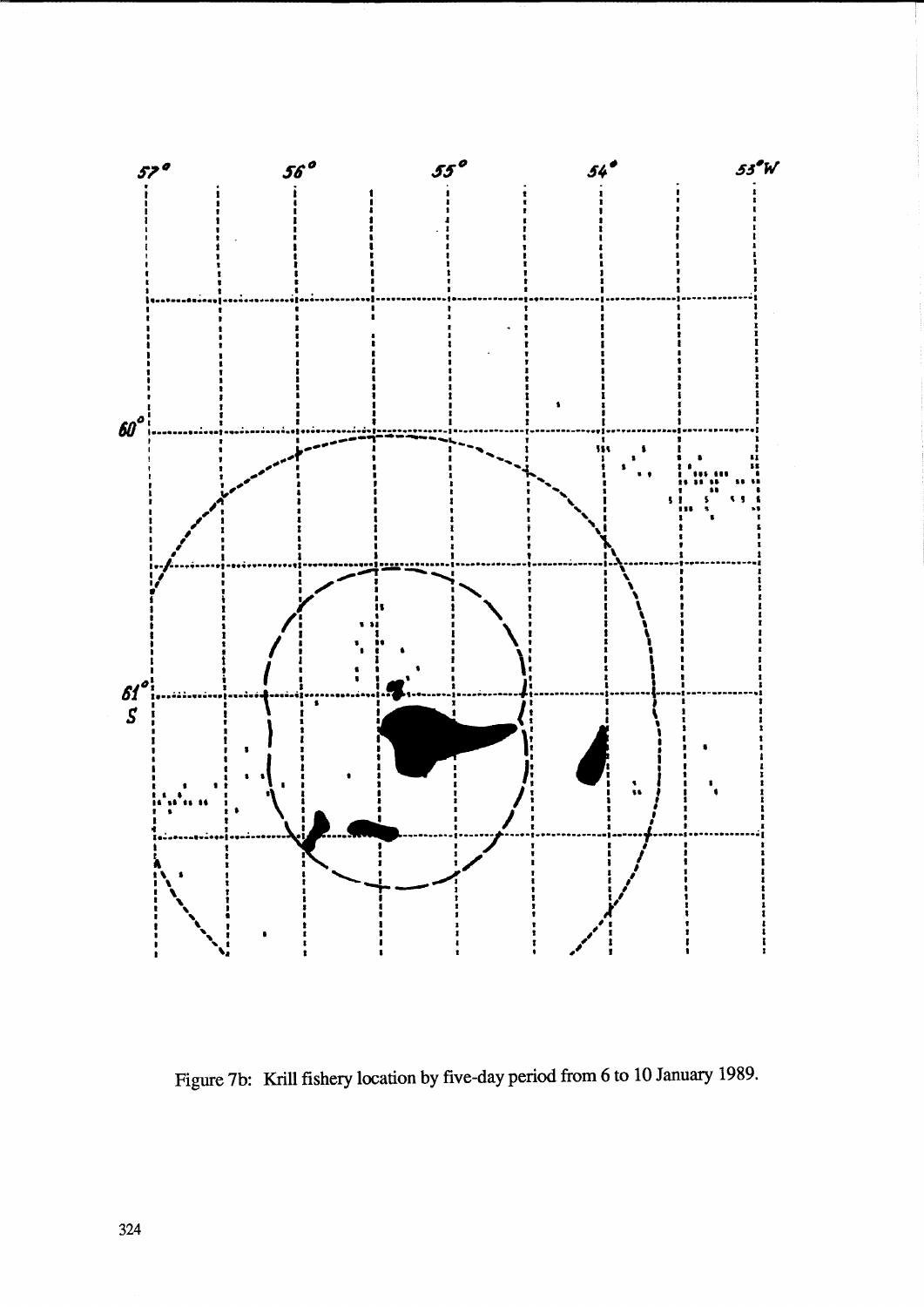

Figure 7c: Krill fishery location by five-day period from 11 to 15 January 1989.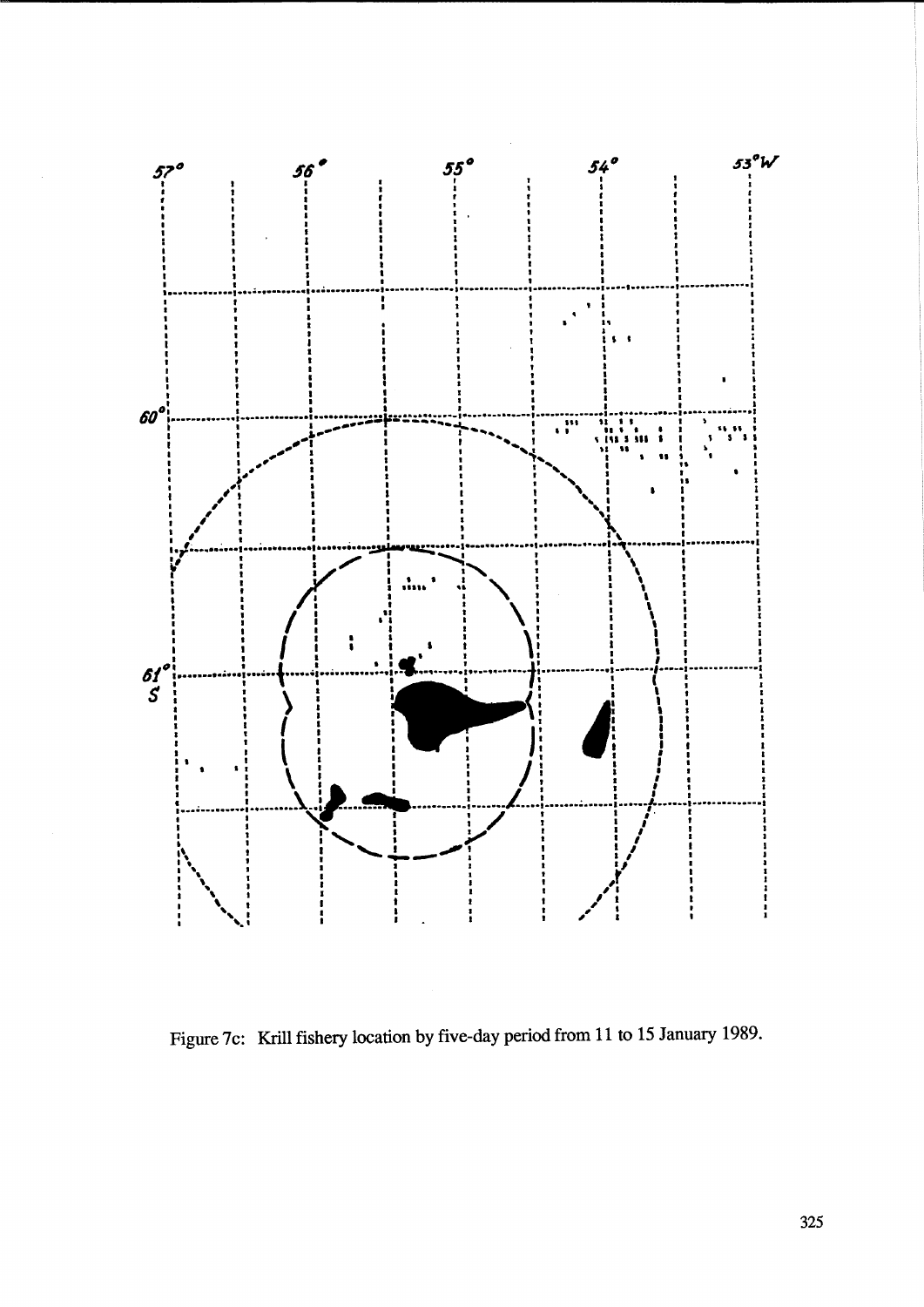

Figure 7d: Krill fishery location by five-day period from 16 to 20 January 1989.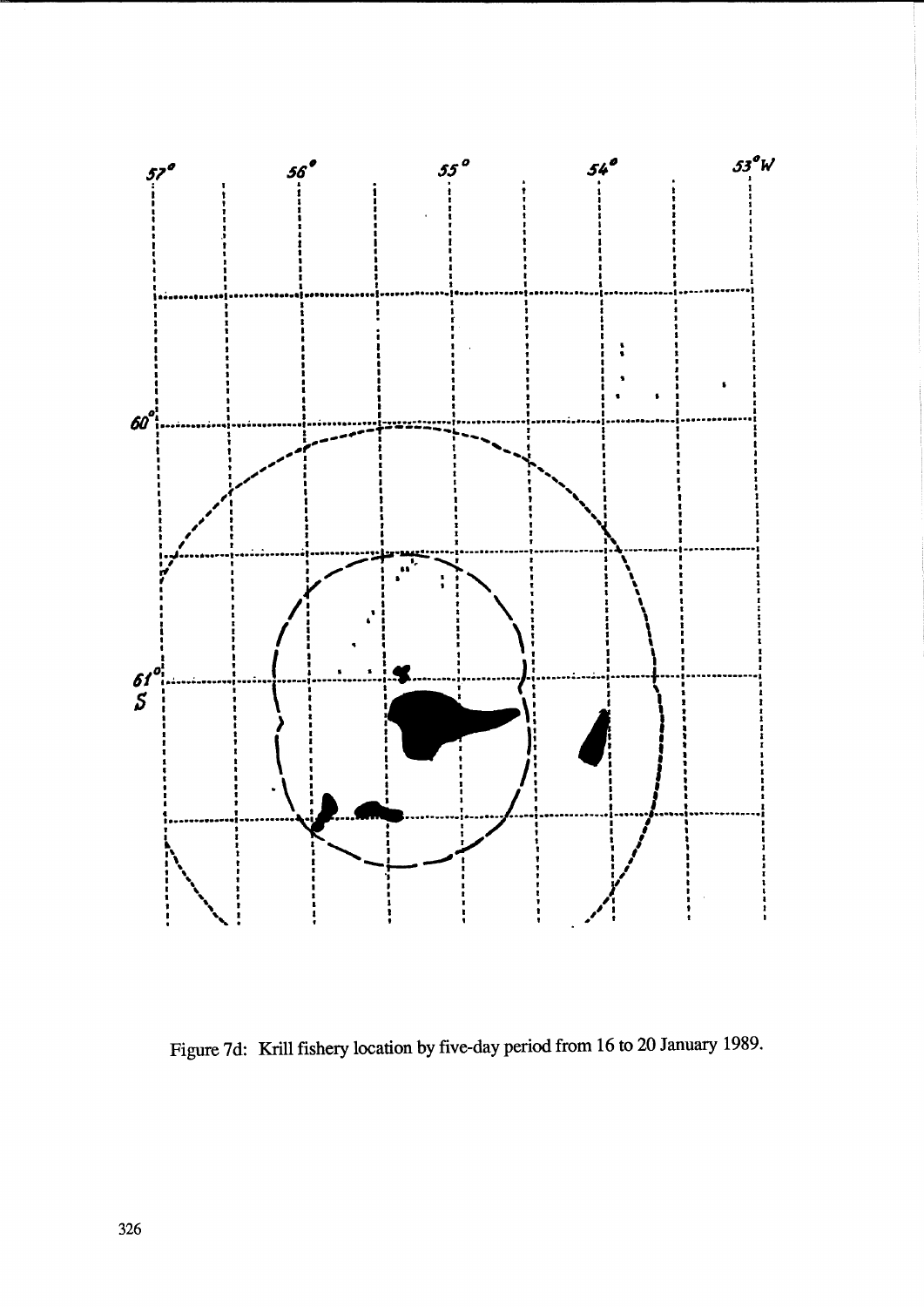

Figure 7e: Krill fishery location by five-day period from 21 to 25 January 1989.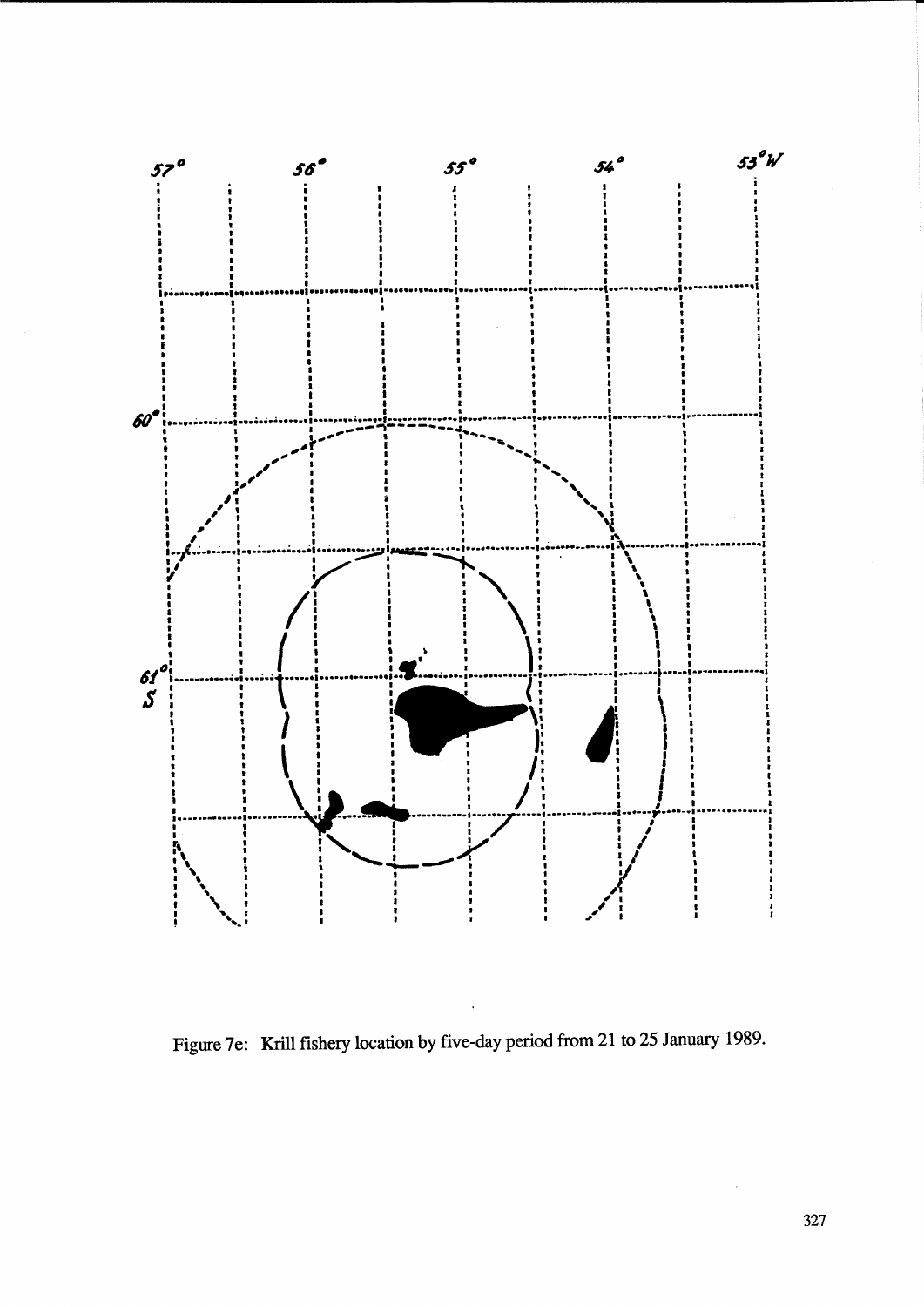

Figure 7f: Krill fishery location by five-day period from 26 to 31 January 1989.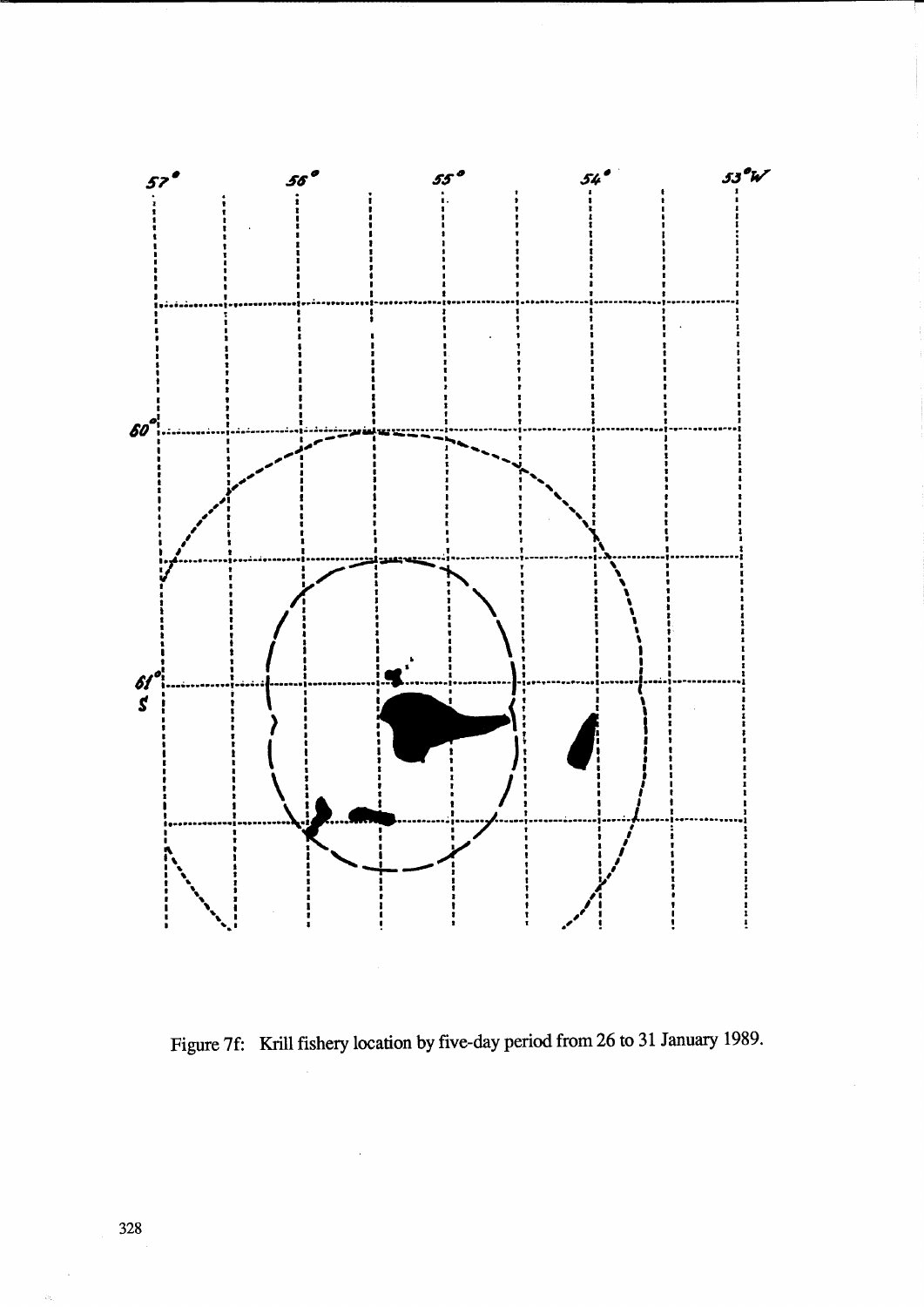

Figure 8a: Krill fishery location by five-day period from 1 to 5 February 1989.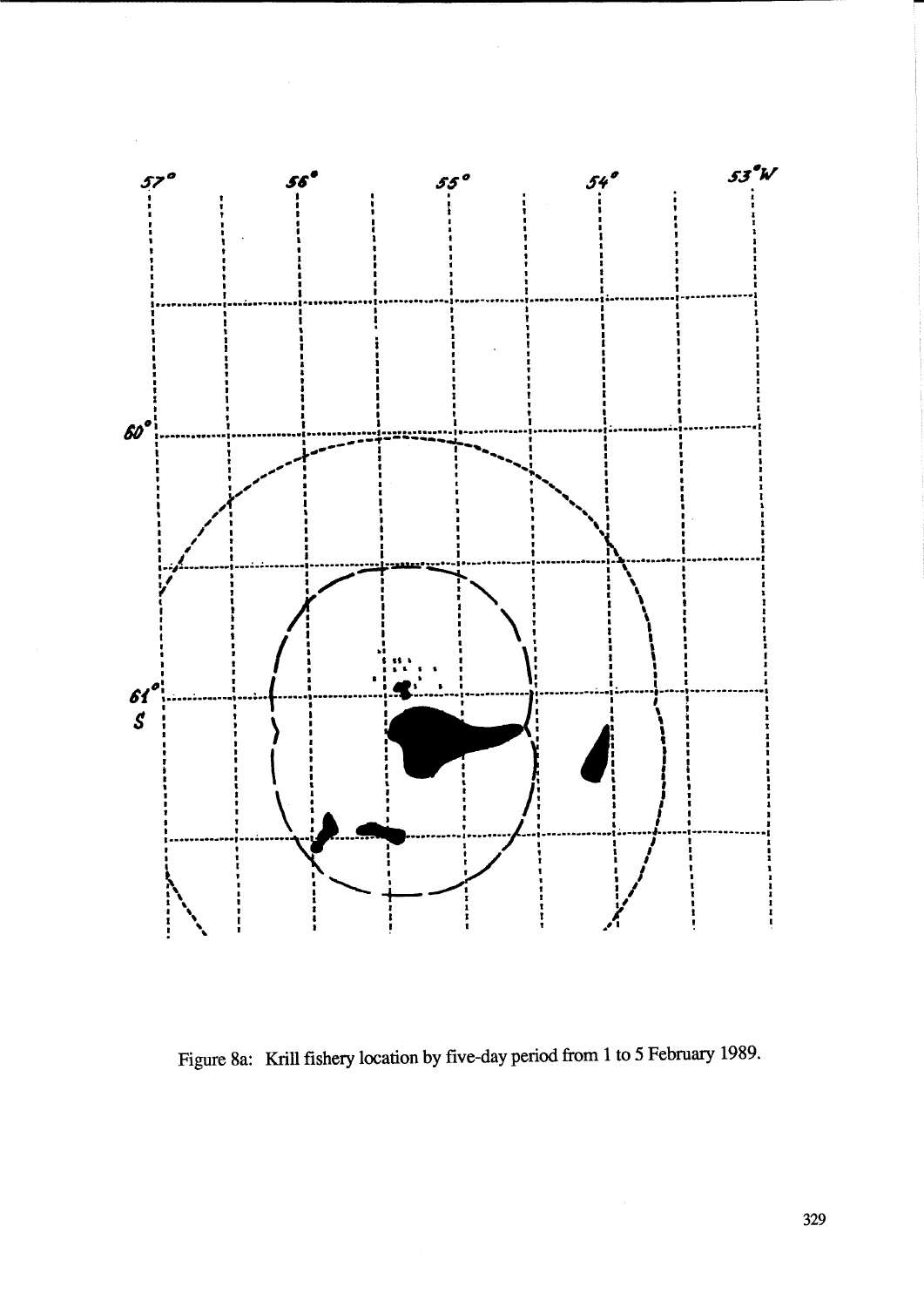

Figure 8b: Krill fishery location by five-day period from 6 to 10 February 1989.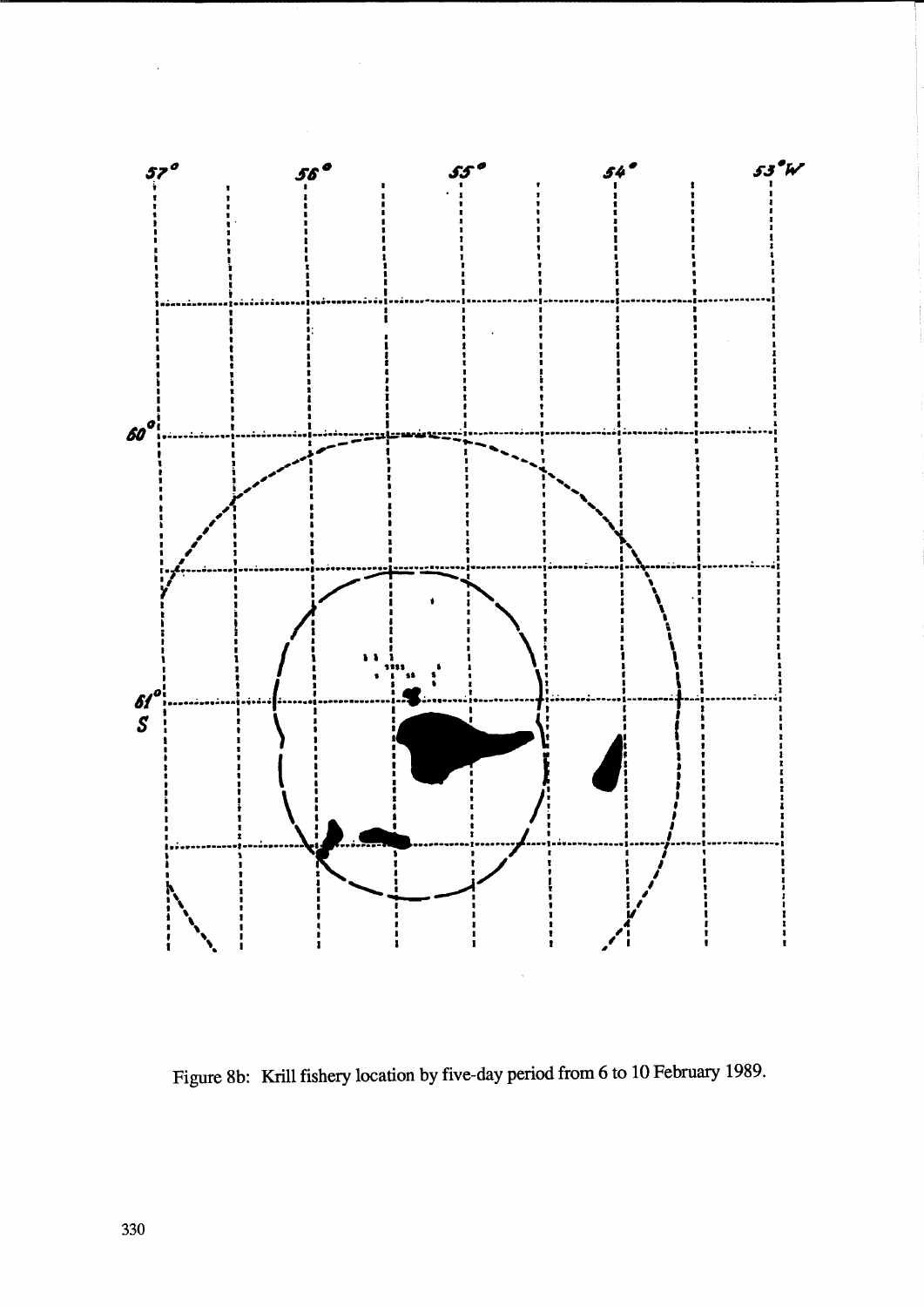

Figure 8c: Krill fishery location by five-day period from 16 to 20 February 1989.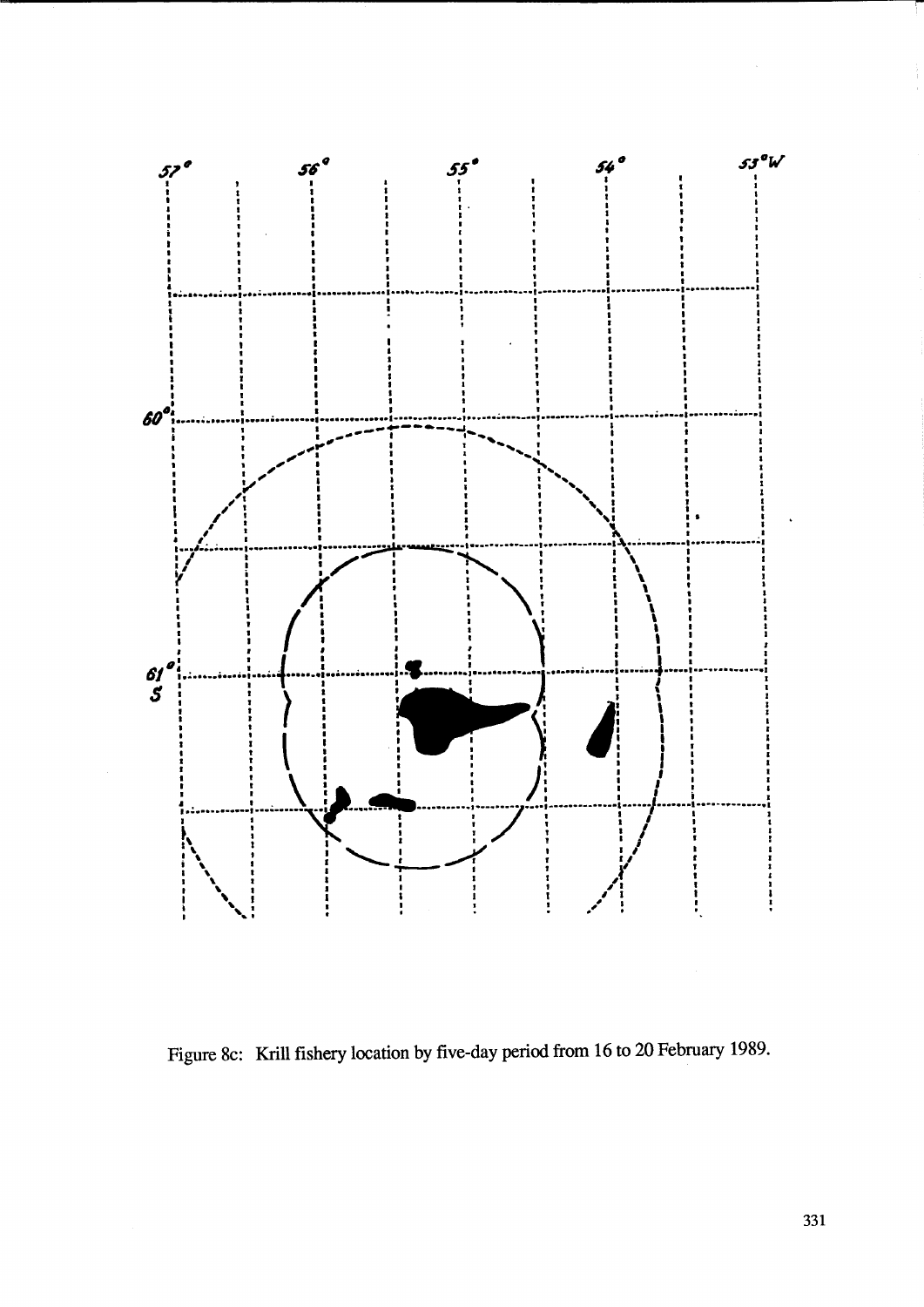

Figure 8d: Krill fishery location by five-day period from 21 to 25 February 1989.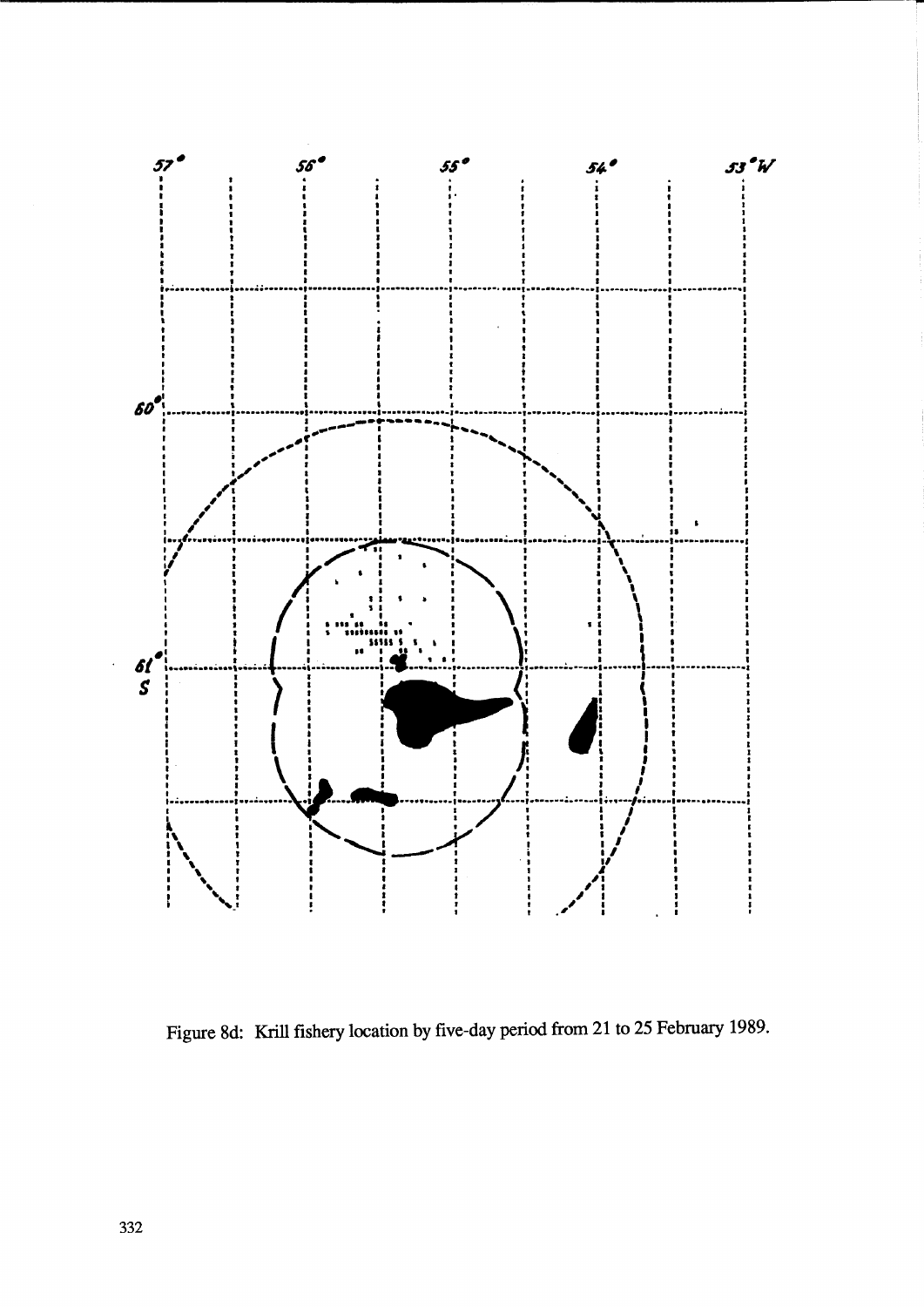

Figure 8e: Krill fishery location by five-day period from 26 to 28 February 1989.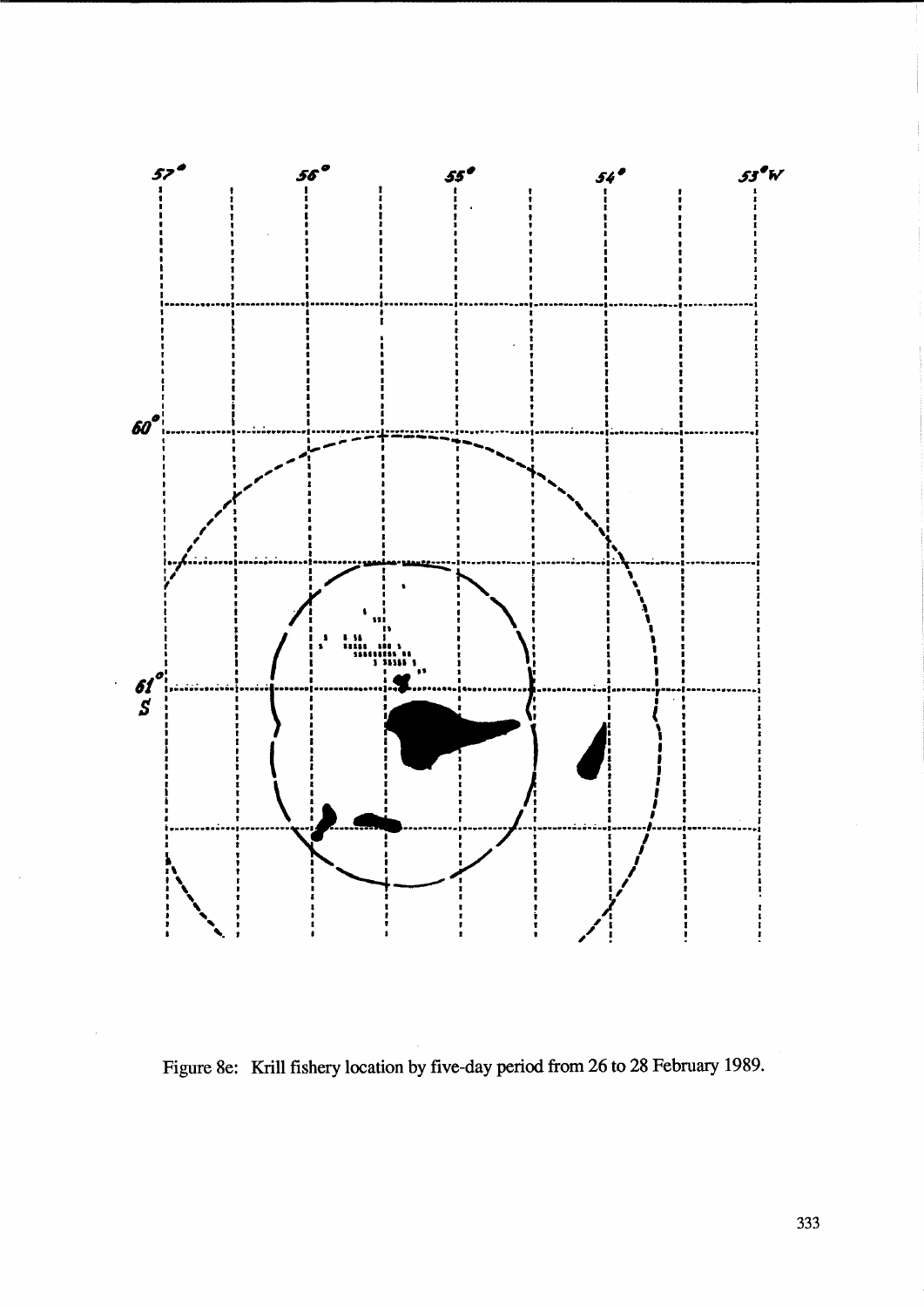## Légende des tableaux

Tableau 1: Tableau recapitulatif de la pecherie commerciale de krill de l'URSS aux alentours de l'ile Elephant en 1988/89 (navire standard - BMRT *Grumant).* 

## Legende des figures

- Figure 1: Position géographique de la pêcherie de krill du 21 au 30 novembre 1988 (la position des traits est dans toutes les figures indiquee par les coordonnees du début de la pêche).
- Figure 2: Position géographique de la pêcherie de krill du 1<sup>er</sup> au 31 décembre 1988.
- Figure 3: Position géographique de la pêcherie de krill du 1<sup>er</sup> au 31 janvier 1989.
- Figure 4: Position géographique de la pêcherie de krill du 1<sup>er</sup> au 28 février 1989.
- Figure 5: Position géographique de la pêcherie de krill du 1<sup>er</sup> au 25 mars 1989.
- Figure 6: Position géographique de la pêcherie de krill par période de cinq jours en décembre 1988:
	- (a)  $1^{er}-5$  décembre 1988 (c) 11-15 décembre 1988 (e) 21-25 décembre 1988<br>(b) 6-10 décembre 1988 (d) 16-20 décembre 1988 (f) 26-31 décembre 1988  $\ddot{d}$ ) 16-20 décembre 1988
- Figure 7: Position géographique de la pêcherie de krill par période de cinq jours en janvier 1989:

| (a) $1er-5$ janvier 1989 | (c) $11-15$ janvier 1989 | (e) 21-25 janvier 1989   |
|--------------------------|--------------------------|--------------------------|
| (b) $6-10$ janvier 1989  | (d) $16-20$ janvier 1989 | (f) $26-31$ janvier 1989 |

Figure 8: Position géographique de la pêcherie de krill par période de cinq jours en février 1989:

| (a) $1er-5$ février 1989 | (c) $11-15$ février 1989 | (e) $21-25$ février 1989 |
|--------------------------|--------------------------|--------------------------|
| (b) 6-10 février 1989    | (d) 16-20 février 1989   | $(f)$ 26-28 février 1989 |

## Список таблиц

Таблица 1. Сводка результатов деятельности советских промысловых судов, занимавшихся промыслом криля в районе о-ва Элефант за сезон 1988/89 г. (стандартное судно - БМРТ Грумант).

#### Список рисунков

- P<sub>HCVHOK</sub> 1: Местоположение советского промысла криля с 21 по 30 ноября 1999 г. (в настоящей работе местоположения тралений показаны Координатами начала ведения промысла).
- PHCYHOK 2: Местоположение промысла криля с 1 по 31 декабря 1988 г.
- P<sub>HC</sub>y<sub>HOK</sub> 3: Местоположение промысла криля с 1 по 31 января 1989 г.
- P<sub>HCYHOK</sub> 4: Местоположение промысла криля с 1 по 28 февраля 1989 г.
- P<sub>ИСУ</sub>нок 5: Местоположение промысла криля с 1 по 25 марта 1989 г.